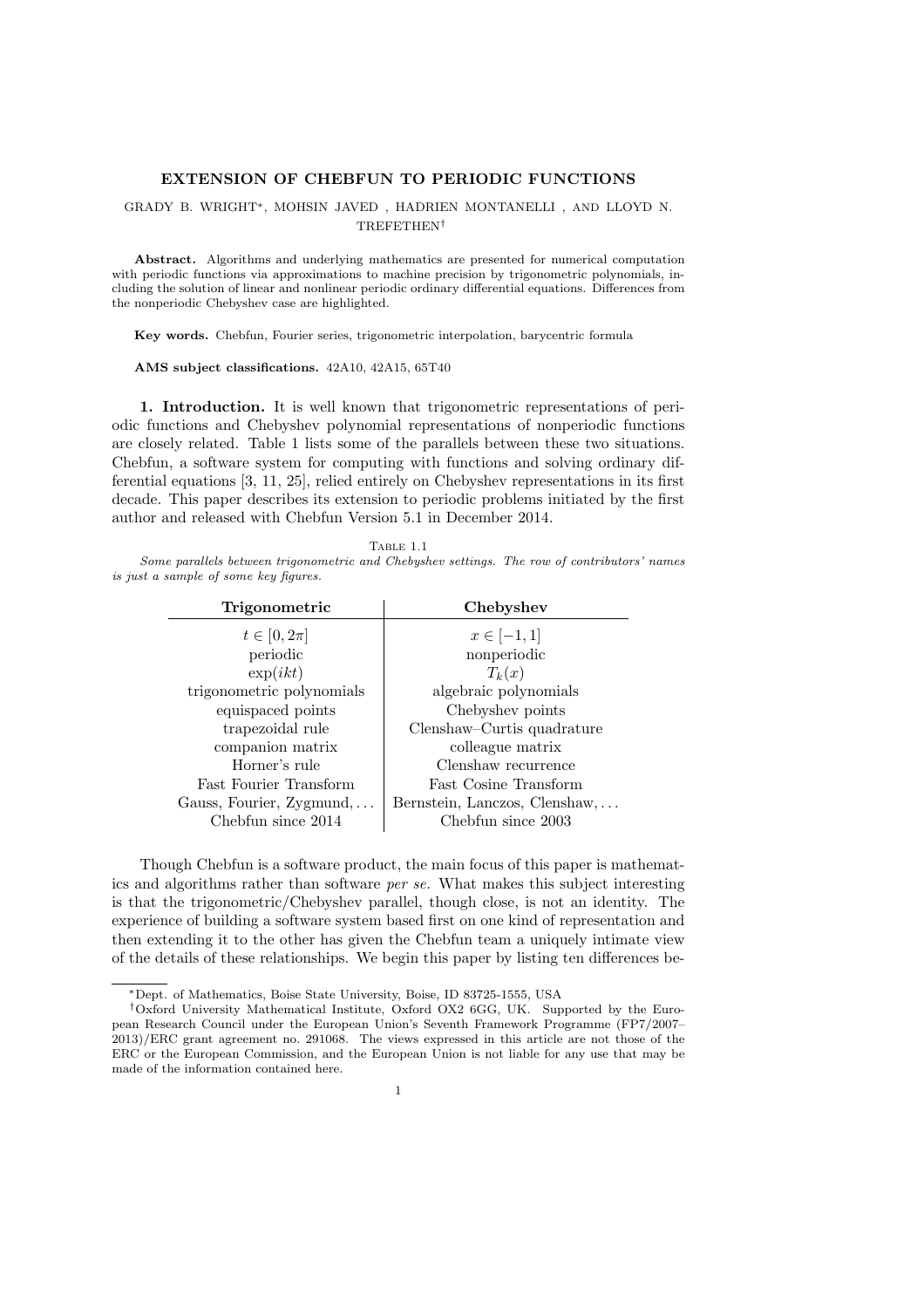tween Chebyshev and trigonometric formulations that we have found important. This will set the stage for presentations of the problems of trigonometric series, polynomials, and projections (Section 2), trigonometric interpolants, aliasing, and barycentric formulas (Section 3), approximation theory and quadrature (Section 4), and various aspects of our algorithms (Sections 5–7).

1. One basis or two. For working with polynomials on  $[-1, 1]$ , the only basis functions one needs are the Chebyshev polynomials  $T_k(x)$ . For trigonometric polynomials on  $[0, 2\pi]$ , on the other hand, there are two equally good equivalent choices: complex exponentials  $\exp(ikt)$ , or sines and cosines  $\sin(kt)$  and  $\cos(kt)$ . (One might reserve the terms "Fourier" for  $exp(ikt)$  and "trigonometric" for  $sin(kt)$  and  $cos(kt)$ , but we shall say trigonometric in all cases, except that we refer to "Fourier coefficients" instead of "trigonometric coefficients".) The former is mathematically simpler; the latter is mathematically more elementary and provides a framework for dealing with even and odd symmetries. A fully useful software system for periodic functions needs to offer both kinds of representation.

2. Complex coefficients. In the  $exp(ikt)$  representation, the expansion coefficients of a real periodic function are complex. Mathematically, they satisfy certain symmetries, and a software system needs to enforce these symmetries if it is to avoid disturbing the user with imaginary rounding errors. Polynomial approximations of real nonperiodic functions, by contrast, do not lead to complex coefficients.

3. Even and odd numbers of parameters. A polynomial of degree  $n$  is determined by  $n + 1$  parameters, a number that may equally be odd or even. A trigonometric polynomial of degree n, by contrast, is determined by  $2n + 1$  parameters, always an odd number, as a consequence of the  $\exp(\pm inx)$  symmetry. For most purposes it is unnatural to speak of trigonometric polynomials with an even number of degrees of freedom. Even numbers make sense, on the other hand, in the special case of trigonometric polynomials defined by interpolation at equispaced points, if one imposes the symmetry condition that the interpolant of the  $(-1)^j$  sawtooth should be real, i.e., a cosine rather than a complex exponential. In this case the new complication arises that distinct formulas are needed for the even and odd cases.

4. The effect of differentiation. Differentiation lowers the degree of an algebraic polynomial, but it does not lower the degree of a trigonometric polynomial; indeed it enhances the weight of its highest-degree components. These differences have consequences throughout the field of spectral methods for the numerical solution of differential equations, with the trigonometric functions generally performing better than the polynomials.

5. Uniform resolution across the interval. Trigonometric representations have uniform properties across the interval of approximation, but polynomials are nonuniform, with much greater resolution power near the ends of  $[-1, 1]$  than near the middle. (See Chapter 22 of [26].)

6. Periodicity and translation-invariance. The periodicity of trigonometric representations means that a periodic chebfun constructed on  $[0, 2\pi]$ , say, can be perfectly well evaluated at  $10\pi$  or  $100\pi$ ; nonperiodic chebfuns have no such global validity. Thus, whereas interpolation and extrapolation are utterly different for polynomials, they are not so different in the trigonometric case. A subtler consequence of translation invariance is explained in the footnote on p. 9.

7. Operations that break periodicity. A function that is smooth and periodic may lose these properties when restricted to a subinterval or subjected to operations like rounding or absolute value. This elementary fact has the consequence that a number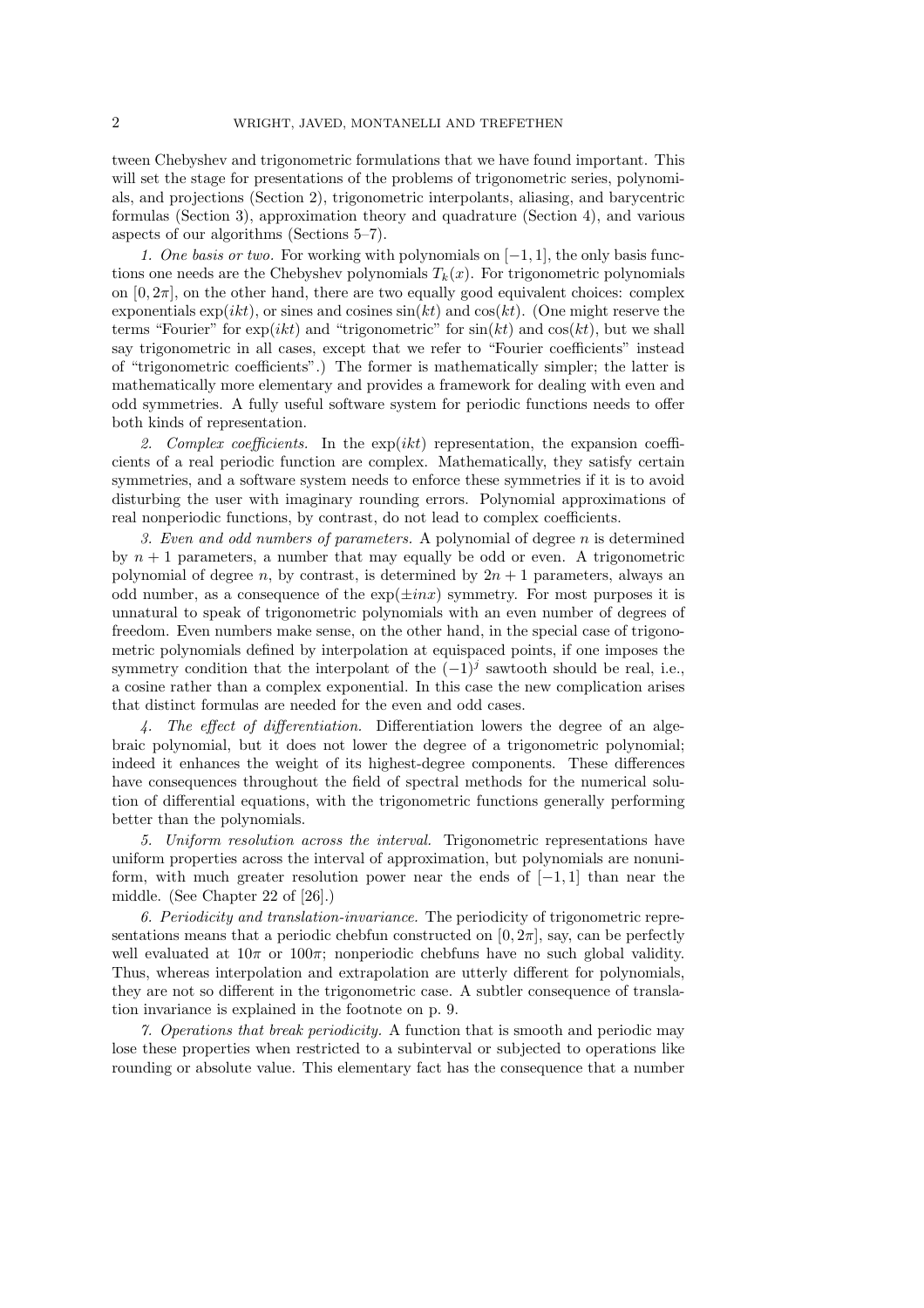of operations on periodic chebfuns require their conversion to nonperiodic form.

8. Good and bad bases. The functions  $\exp(ikt)$  or  $\sin(kt)$  and  $\cos(kt)$  are wellbehaved by any measure, and nobody would normally think of using any other basis functions for representing trigonometric functions. For polynomials, however, many people would reach for the basis of monomials  $x^k$  before the Chebyshev polynomials  $T_k(x)$ . Unfortunately, the monomials are exponentially ill-conditioned on [−1, 1]: a degree-n polynomial of size 1 on  $[-1,1]$  will typically have coefficients of order  $2^n$ when expanded in the basis  $1, x, \ldots, x<sup>n</sup>$ . Use of this basis will cause trouble in almost any numerical calculation unless  $n$  is very small.

9. Good and bad interpolation points. For interpolation of periodic functions, nobody would normally think of using any interpolation points other than equispaced. For interpolation of nonperiodic functions by polynomials, however, equispaced points are exponentially bad, as was first fully understood by Runge [21, 22]. The mathematically appropriate choice is not obvious until one learns it: Chebyshev points, quadratically clustered near  $\pm 1$ .

10. Familiarity. All the world knows and trusts Fourier analysis. By contrast, experience with Chebyshev polynomials is often the domain of experts, and it is not as widely appreciated that numerical computations based on polynomials can be trusted. (Historically, points 8 and 9 of this list have led to this mistrust.) To quote from the appendix to [26]: "In the end this may be the biggest difference between Fourier and Chebyshev analysis, the difference in their reputations."

The book Approximation Theory and Approximation Practice [26] serves as a summary of the mathematics and algorithms of Chebyshev technology for nonperiodic functions. The present paper, although much more condensed, can be thought of as a trigonometric analogue. In particular, Section 2 corresponds to Chapter 3 of [26], Section 3 to Chapters 2, 4, and 5, and Section 4 to Chapters 6, 7, 8, 10, and 19.

2. Trigonometric series, polynomials, and projections. Throughout this paper, we assume f is a Lipschitz continuous periodic function on  $[0, 2\pi]$ . Here and in all our statements about periodic functions, the interval  $[0, 2\pi]$  should be understood periodically:  $t = 0$  and  $t = 2\pi$  are identified, and any smoothness assumptions apply across this point in the same way as for  $t \in (0, 2\pi)$ . An excellent treatment of some of this mathematics can be found in Chapter I of [16].

It is known that  $f$  has a unique trigonometric series, absolutely and uniformly convergent, of the form

(2.1) 
$$
f(t) = \sum_{k=-\infty}^{\infty} c_k e^{ikt},
$$

with Fourier coefficients

(2.2) 
$$
c_k = \frac{1}{2\pi} \int_0^{2\pi} f(t)e^{-ikt}dt.
$$

(All coefficients in our discussions are in general complex, though in cases of certain symmetries they will be purely real or imaginary.) Equivalently, we have

(2.3) 
$$
f(t) = \sum_{k=0}^{\infty} a_k \cos(kt) + \sum_{k=1}^{\infty} b_k \sin(kt),
$$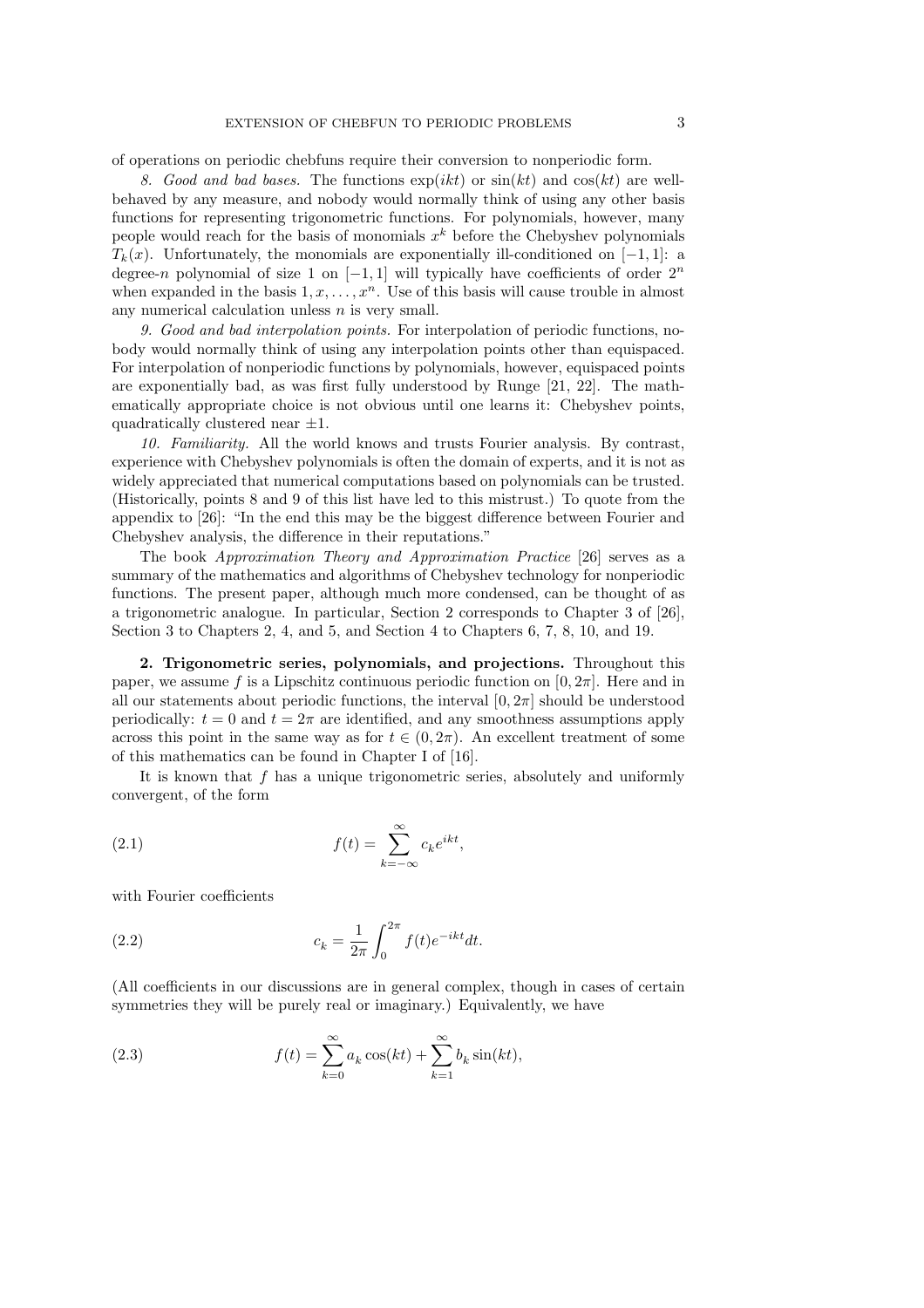with  $a_0 = c_0$  and

(2.4) 
$$
a_k = \frac{1}{\pi} \int_0^{2\pi} f(t) \cos(kt) dt, \quad b_k = \frac{1}{\pi} \int_0^{2\pi} f(t) \sin(kt) dt \quad (k \ge 1).
$$

The formulas (2.4) can be derived by matching the  $e^{ikt}$  and  $e^{-ikt}$  terms of (2.3) with those of (2.1), which yields the identities

(2.5) 
$$
c_k = \frac{a_k}{2} + \frac{b_k}{2i}, \quad c_{-k} = \frac{a_k}{2} - \frac{b_k}{2i} \quad (k \ge 1),
$$

or equivalently,

(2.6) 
$$
a_k = c_k + c_{-k}, \quad b_k = i(c_k - c_{-k}) \qquad (k \ge 1).
$$

Note that if f is real, then  $(2.4)$  implies that its cosine and sine coefficients  $a_k$  and  $b_k$ are real. Its exponential coefficients  $c_k$  are generally complex, and  $(2.5)$  implies that they satisfy the symmetry condition  $c_{-k} = \overline{c}_k$ .

The *degree n trigonometric projection* of  $f$  is the function

(2.7) 
$$
f_n(t) = \sum_{k=-n}^{n} c_k e^{ikt},
$$

or equivalently

(2.8) 
$$
f_n(t) = \sum_{k=0}^n a_k \cos(kt) + \sum_{k=1}^n b_k \sin(kt).
$$

More generally, we say that a function of the form  $(2.7)$ – $(2.8)$  is a *trigonometric poly*nomial of degree n, and we let  $P_n$  denote the  $(2n+1)$ -dimensional vector space of all such polynomials. The trigonometric projection  $f_n$  is the least-squares approximant to f in  $P_n$ , i.e., the unique best approximation to f in the  $L^2$  norm over  $[0, 2\pi]$ .

3. Trigonometric interpolants, aliasing, and barycentric formulas. Mathematically, the simplest degree n trigonometric approximation of a periodic function f is its trigonometric projection  $(2.7)$ – $(2.8)$ . This approximation depends on the values of  $f(t)$  for all  $t \in [0, 2\pi]$  via (2.2) or (2.4). Computationally, a simpler approximation of  $f$  is its degree *n* trigonometric interpolant, which only depends on the values at certain interpolation points. In our basic configuration, we wish to interpolate  $f$  in equispaced points by a function  $p_n \in P_n$ . Since the dimension of  $P_n$  is  $2n + 1$ , there should be  $2n + 1$  interpolation points. We take these *trigonometric points* to be

(3.1) 
$$
t_k = \frac{2\pi k}{N}, \qquad 0 \le k \le N-1
$$

with  $N = 2n + 1$ . (It is for the sake of this definition and the subsequent formulas  $(3.4)$ – $(3.5)$  that we have taken our fundamental interval to be  $[0, 2\pi]$  rather than  $[-\pi, \pi]$ .) The trigonometric interpolation problem goes back at least to the young Gauss's calculations of the orbit of the asteroid Ceres in 1801 [14].

It is known that there exists a unique interpolant  $p_n \in P_n$  to any set of data values  $f_k = f(t_k)$ . Let us write  $p_n$  in the form

(3.2) 
$$
p_n(t) = \sum_{k=-n}^n \tilde{c}_k e^{ikt},
$$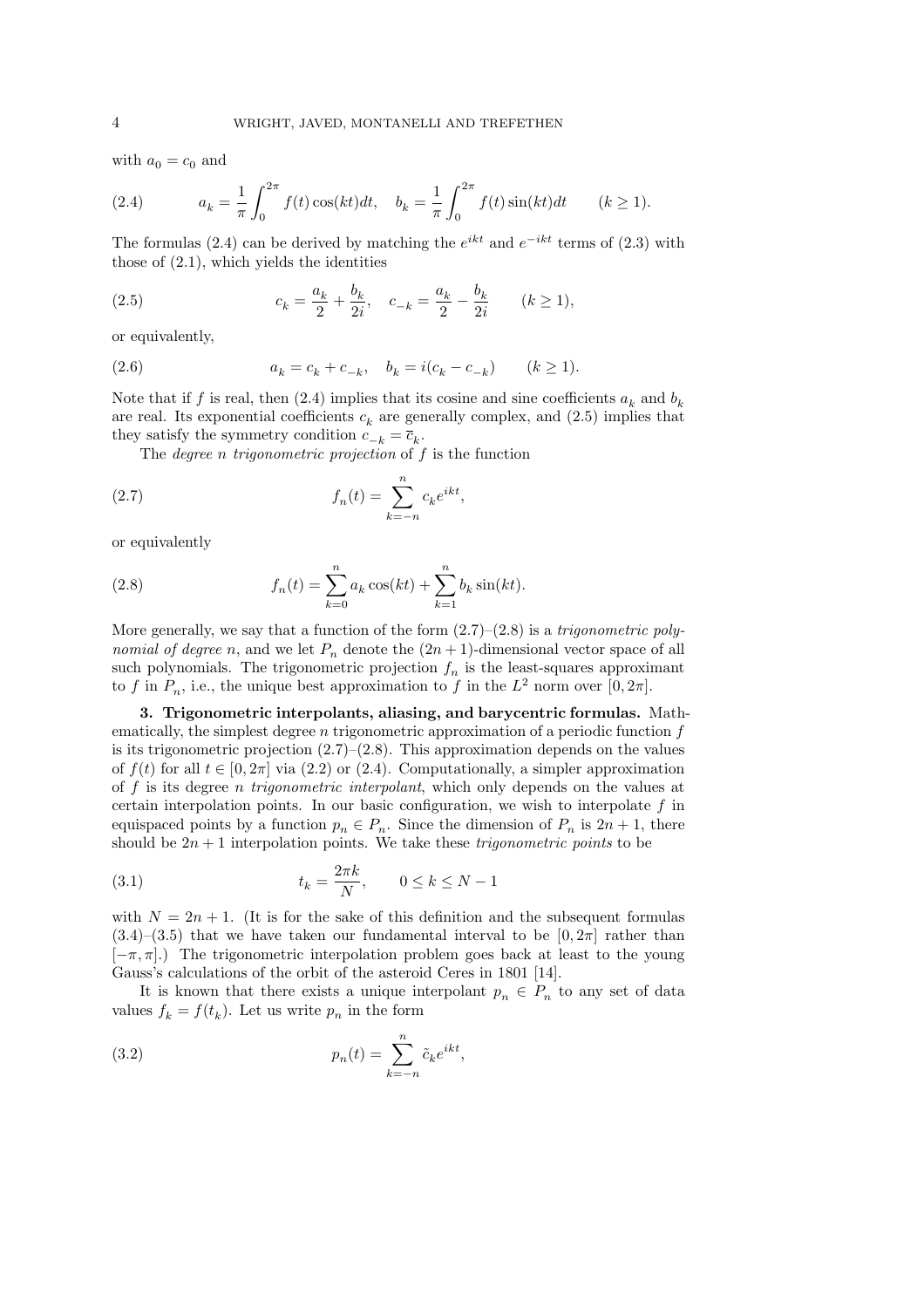or equivalently

(3.3) 
$$
p_n(t) = \sum_{k=0}^n \tilde{a}_k \cos(kt) + \sum_{k=1}^n \tilde{b}_k \sin(kt),
$$

for some coefficients  $\tilde{c}_{-n},\ldots,\tilde{c}_n$  or equivalently  $\tilde{a}_0,\ldots,\tilde{a}_n$  and  $\tilde{b}_1,\ldots,\tilde{b}_n$ .<sup>1</sup> The coefficients  $\tilde{c}_k$  and  $c_k$  are related by

(3.4) 
$$
\tilde{c}_k = \sum_{j=-\infty}^{\infty} c_{k+jN} \qquad (|k| \le n)
$$

(the Poisson summation formula), and similarly  $\tilde{a}_k/\tilde{b}_k$  and  $a_k/b_k$  are related by  $\tilde{a}_0 =$  $\sum_{j=0}^{\infty} a_{jN}$  and

(3.5) 
$$
\tilde{a}_k = a_k + \sum_{j=1}^{\infty} (a_{k+jN} + a_{-k+jN}), \quad \tilde{b}_k = b_k + \sum_{j=1}^{\infty} (b_{k+jN} - b_{-k+jN})
$$

for  $1 \leq k \leq n$ . We can derive these formulas by considering the phenomenon of aliasing. For all j, the functions  $\exp(i[k+jN]t)$  take the same values at the trigonometric points (3.1). This implies that  $f$  and the trigonometric polynomial (3.2) with coefficients defined by (3.4) take the same values at these points. In other words, (3.2) is the degree *n* trigonometric interpolant to f. A similar argument justifies  $(3.5)$ – $(3.5)$ , based on the fact that the functions  $\cos((\pm k + iN)t)$  or  $\pm \sin((\pm k + iN)t)$  also take the same values at the trigonometric points for all j.

Another interpretation of the coefficients  $\tilde{c}_k, \tilde{a}_k, \tilde{b}_k$  is that they are equal to the approximations to  $c_k$ ,  $a_k$ ,  $b_k$  one gets if the integrals (2.2) and (2.4) are approximated by the periodic trapezoidal quadrature rule with  $N$  points [27]:

(3.6) 
$$
\tilde{c}_k = \frac{1}{N} \sum_{j=0}^{N-1} f_j e^{-ikt_j},
$$

(3.7) 
$$
\tilde{a}_k = \frac{2}{N} \sum_{j=0}^{N-1} f_j \cos(kt_j), \quad \tilde{b}_k = \frac{2}{N} \sum_{j=0}^{N-1} f_j \sin(kt_j) \qquad (k \ge 1).
$$

To prove this, we note that the trapezoidal rule computes the same Fourier coefficients for f as for  $p_n$ , since they take the same values at the grid points; but these must be equal to the true Fourier coefficients of  $p_n$ , since the  $N = (2n + 1)$ -point trapezoidal rule is exactly correct for  $e^{-2int}, \ldots, e^{2int}$ , hence for any trigonometric polynomial of degree  $2n$ , hence in particular for any trigonometric polynomial of degree  $n$  times an exponential exp( $-ikt$ ) with  $|k| \leq n$ . From (3.6)–(3.7) it is evident that the discrete Fourier coefficients  $\tilde{c}_k$ ,  $\tilde{a}_k$ ,  $\tilde{b}_k$  can be computed by the Fast Fourier Transform (FFT), which, in fact, Gauss invented for this purpose.

Suppose one wishes to evaluate the interpolant  $p_n(t)$  at certain points t. One good algorithm is to compute the discrete Fourier coefficients and then apply them. Alternatively, another good approach is to perform interpolation directly by means

<sup>&</sup>lt;sup>1</sup>Zygmund calls them *Fourier–Lagrange coefficients* [28].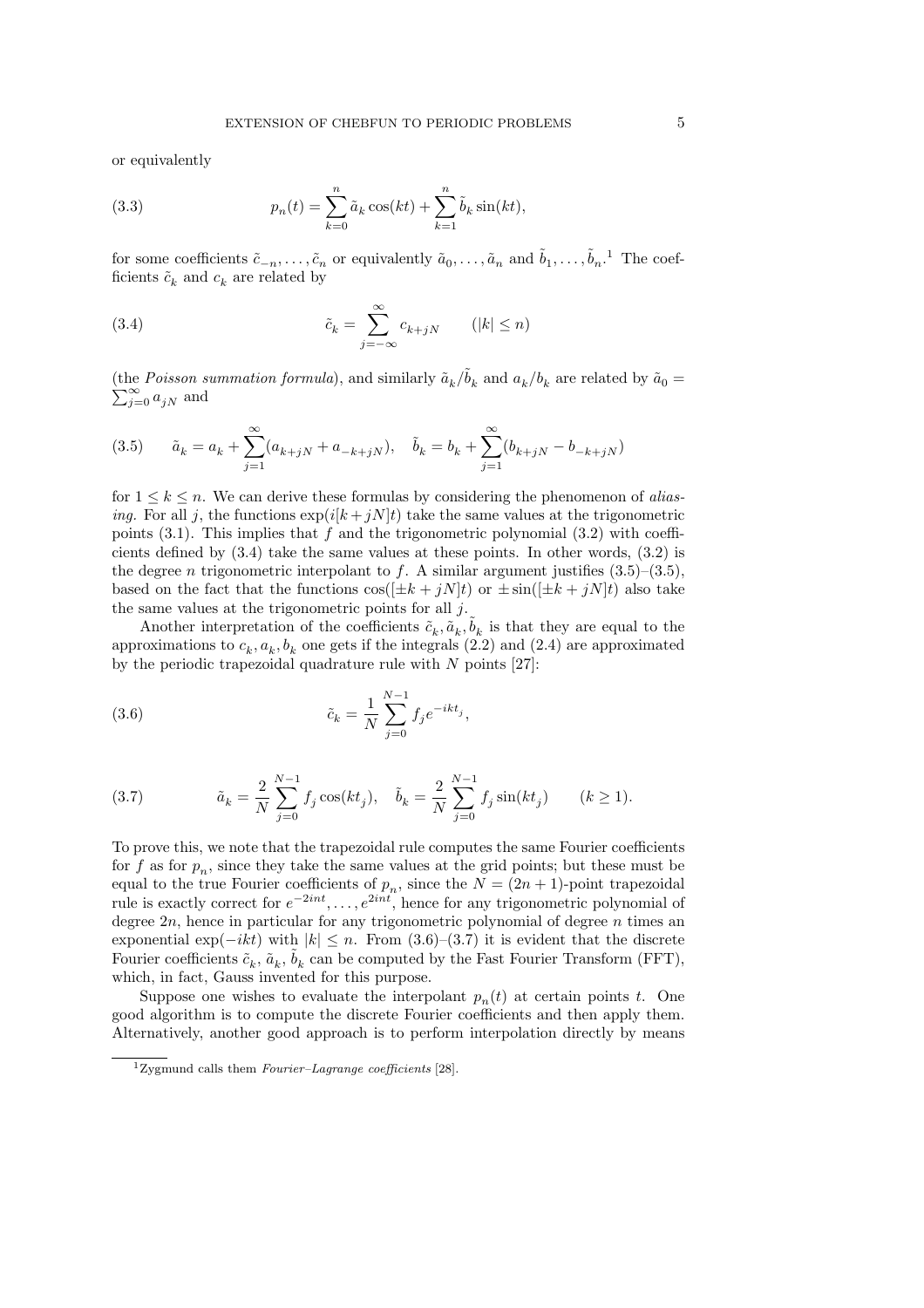of the barycentric formula for trigonometric interpolation, introduced by Salzer [24] and later simplified by Henrici [15]:

(3.8) 
$$
p_n(t) = \sum_{k=0}^{N-1} (-1)^k f_k \csc(\frac{t-t_k}{2}) / \sum_{k=0}^{N-1} (-1)^k \csc(\frac{t-t_k}{2}) \quad (N \text{ odd}).
$$

(If t happens to be exactly equal to a grid point  $t_k$ , one takes  $p_n(t) = f_k$ .) The work involved in this formula is just  $O(N)$  operations per evaluation.

In the above discussion, we have assumed that the number of interpolation points, N, is odd. However, trigonometric interpolation, unlike trigonometric projection, makes sense for an even number of degrees of freedom as well as an odd number (see e.g. [13, 17, 28]); it would be surprising indeed if FFT codes refused to accept input vectors of even lengths! Suppose  $n \geq 1$  is given and we wish to interpolate f in  $N = 2n$  trigonometric points (3.1) rather than  $N = 2n + 1$ . This is one data value less than usual for a trigonometric polynomial of this degree, and we can lower the number of degrees of freedom in (3.2) by imposing the condition

$$
(3.9) \t\t\t\t\t\tilde{c}_{-n} = \tilde{c}_n
$$

or equivalently in (3.3) by imposing the condition

˜ (3.10) b<sup>n</sup> = 0.

This amounts to prescribing that the trigonometric interpolant through sawtoothed data of the form  $f_k = (-1)^k$  should be  $\cos(nt)$  rather than some other function such as  $\exp(int)$ —the only choice that ensures that real data will lead to a real interpolant. An equivalent prescription is that an arbitrary number  $N$  of data values, even or odd, will be interpolated by a linear combination of the first  $N$  terms of the sequence

(3.11) 
$$
1, \cos(t), \sin(t), \cos(2t), \sin(2t), \cos(3t), \dots
$$

In this case of trigonometric interpolation with N even, the formulas  $(3.1)$ – $(3.7)$ still hold, except that (3.4) and (3.6) must be multiplied by  $1/2$  for  $k = \pm n$ . FFT codes, however, do not store the information that way. Instead, following (3.9), they compute  $\tilde{a}_{-n}$  by (3.6) with 2/N instead of 1/N out front—thus effectively storing  $\tilde{c}_{-n} + \tilde{c}_n$  in the place of  $\tilde{c}_{-n}$ —and then apply (3.2) with the  $k = n$  term omitted. This gives the right result for values of t on the grid, but not at points in-between.

Note that the conditions  $(3.9)$ – $(3.11)$  are very much tied to the use of the sample points (3.1). If the grid were translated uniformly, then different relationships between  $c_n$  and  $c_{-n}$  or  $a_n/b_n$  and  $a_{-n}/b_{-n}$  would be appropriate in  $(3.9)-(3.10)$  and different basis functions in (3.11), and if the grid were not uniform, then it would be hard to justify any particular choices at all for even N. For these reasons, even numbers of degrees of freedom make sense in equispaced interpolation but not in other trigonometric approximation contexts, in general. Henrici [15] provides a modification of the barycentric formula (3.8) for the equispaced case  $N = 2n$ ,

(3.12) 
$$
p_n(t) = \sum_{k=0}^{N-1} (-1)^k f_k \cot(\frac{t-t_k}{2}) / \sum_{k=0}^{N-1} (-1)^k \cot(\frac{t-t_k}{2}) \quad (N \text{ even}).
$$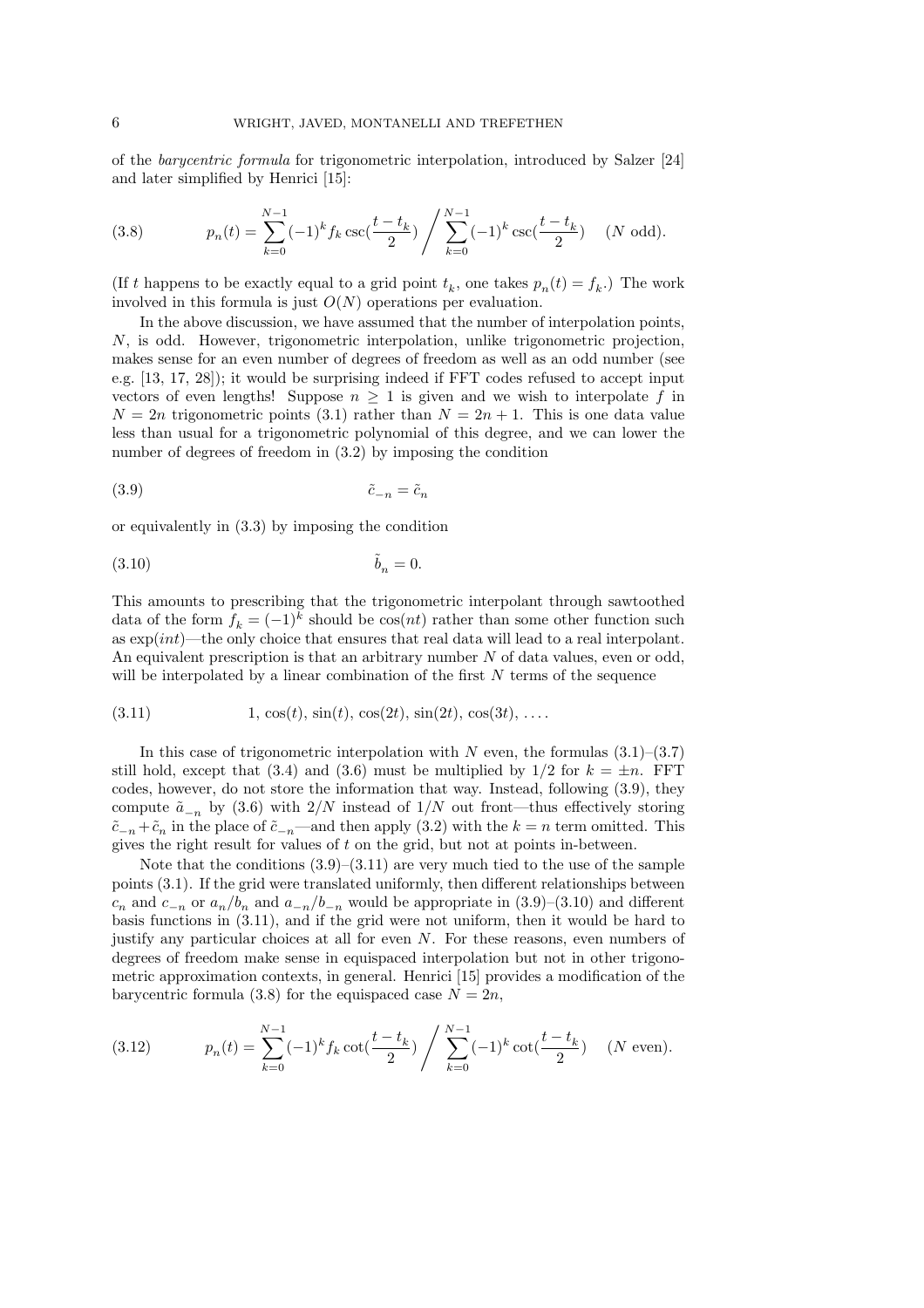4. Approximation theory and quadrature. The basic question of approximation theory is, will approximants to a function  $f$  converge as the degree is increased, and how fast? The formulas of the last two sections enable us to derive theorems addressing this question for trigonometric projection and interpolation. (For finer points of trigonometric approximation theory, see [19].) The smoother f is, the faster its Fourier coefficients decrease, and the faster the convergence of the approximants. (If f were merely continuous rather than Lipschitz continuous, then the trigonometric version of the Weierstrass approximation theorem [16, Section I.2] would ensure that it could be approximated arbitrarily closely by trigonometric polynomials, but not necessarily by projection or interpolation.)

Our first theorem asserts that Fourier coefficients decay algebraically if f has a finite number of derivatives, and geometrically if f is analytic. Here and in Theorem 4.2 below, the derivative  $f^{(\nu)}$  is not assumed to be continuous; if it is not, the necessary integration by parts can be carried out in the setting of Stieltjes integrals [16, Section I.4]. Thus  $|\sin(t)|$  on  $[0, 2\pi]$ , for example, corresponds to  $\nu = 1$ , and  $|\sin(t)|^3$  to  $\nu = 3$ . The total variation V of a function on  $[0, 2\pi]$  is defined periodically, so that if  $f^{(\nu)}(t) = t$ , for example, then V takes the value  $4\pi$ , not  $2\pi$ . All our theorems continue to assume that f is  $2\pi$ -periodic.

THEOREM 4.1. If  $f$  is  $\nu \geq 0$  times differentiable and  $f^{(\nu)}$  is of bounded variation V on  $[0, 2\pi]$ , then

(4.1) 
$$
|c_k| \le \frac{V}{2\pi |k|^{\nu+1}}.
$$

If f is analytic with  $|f(t)| \leq M$  in the open strip of half-width  $\alpha$  around the real axis in the complex t-plane, then

$$
(4.2) \t\t\t |c_k| \le Me^{-\alpha|k|}.
$$

*Proof.* The bound (4.1) can be derived by integrating (2.2) by parts  $\nu + 1$  times. Equation (4.2) can be derived by shifting the interval of integration  $[0, 2\pi]$  of (2.2) downward in the complex plane for  $k > 0$ , or upward for  $k < 0$ , by a distance arbitrarily close to  $\alpha$ ; see [27, Section 3].  $\square$ 

To apply Theorem 4.1 to trigonometric approximations, we note that the error in the degree *n* trigonometric projection  $(2.7)$  is

(4.3) 
$$
f(t) - f_n(t) = \sum_{|k| > n} c_k e^{ikt},
$$

a series that converges absolutely and uniformly by the Lipschitz continuity assumption on  $f$ . Similarly,  $(3.4)$  implies that the error in trigonometric interpolation is

(4.4) 
$$
f(t) - p_n(t) = \sum_{|k|>n} c_k (e^{ikt} - e^{ik't}),
$$

where  $k' = \text{mod}(k + n, 2n + 1) - n$  is the index that k gets aliased to on the  $(2n + 1)$ point grid, i.e., the integer of absolute value  $\leq n$  congruent to k modulo  $2n+1$ . These formulas give us bounds on the error in trigonometric projection and interpolation.

THEOREM 4.2. If  $f$  is  $\nu \geq 1$  times differentiable and  $f^{(\nu)}$  is of bounded variation V on  $[0, 2\pi]$ , then its degree n trigonometric projection and interpolant satisfy

(4.5) 
$$
||f - f_n||_{\infty} \le \frac{V}{\pi \nu n^{\nu}}, \qquad ||f - p_n||_{\infty} \le \frac{2V}{\pi \nu n^{\nu}}.
$$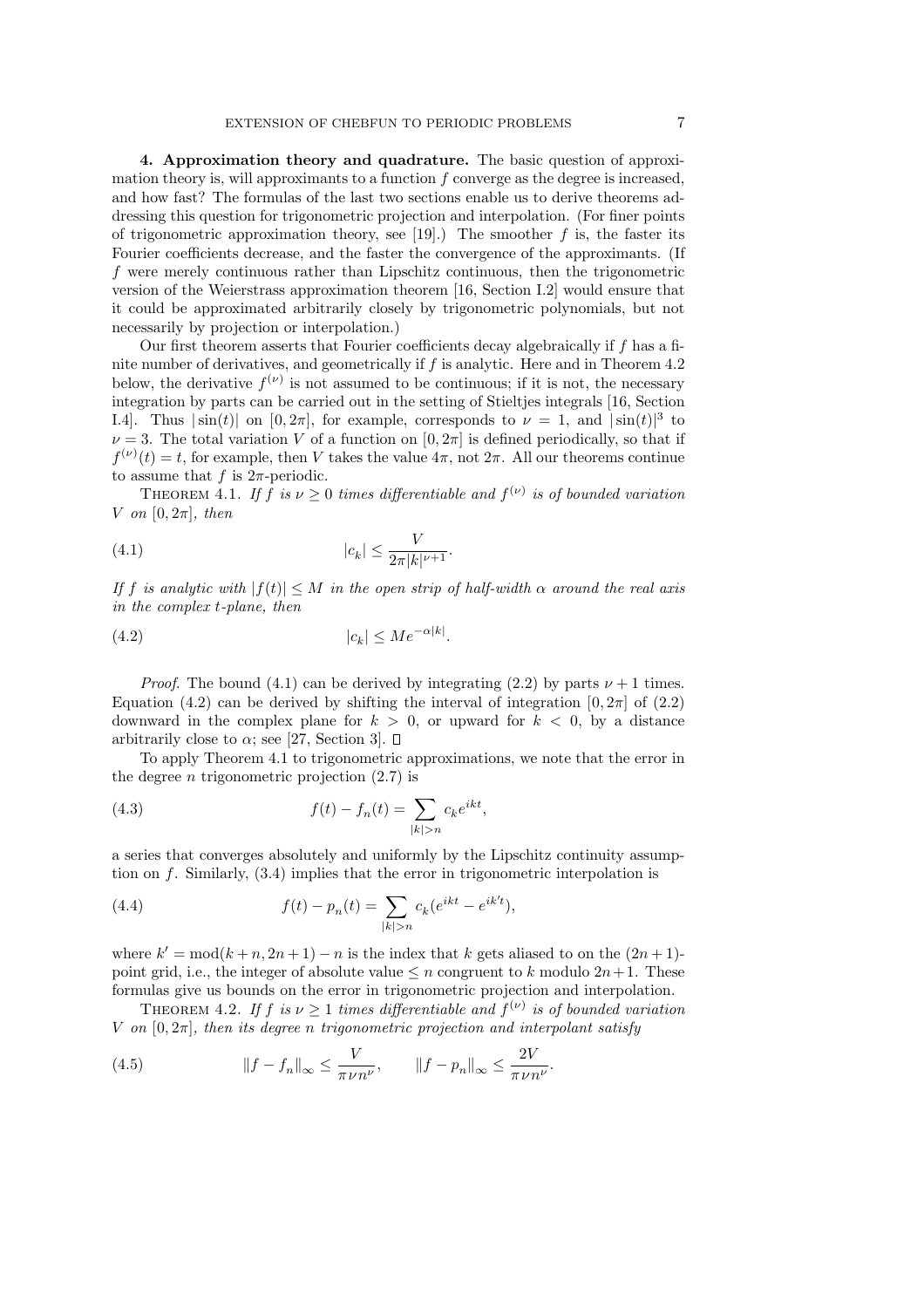If f is analytic with  $|f(t)| \leq M$  in the open strip of half-width  $\alpha$  around the real axis in the complex t-plane, they satisfy

(4.6) 
$$
||f - f_n||_{\infty} \le \frac{2Me^{-\alpha n}}{e^{\alpha} - 1}, \qquad ||f - p_n||_{\infty} \le \frac{4Me^{-\alpha n}}{e^{\alpha} - 1}.
$$

*Proof.* The estimates  $(4.5)$  follow by bounding the tails  $(4.3)$  and  $(4.4)$  with  $(4.1)$ . and (4.6) likewise by bounding them with (4.2).  $\Box$ 

A slight variant of this argument gives an estimate for quadrature. If I denotes the integral of a function f over  $[0, 2\pi]$  and  $I<sub>N</sub>$  its approximation by the N-point periodic trapezoidal rule, then from (2.2) and (3.6), we have  $I = 2\pi c_0$  and  $I_N = 2\pi \tilde{c}_0$ . By (3.4) this implies

(4.7) 
$$
I_N - I = 2\pi \sum_{j \neq 0} c_{jN},
$$

which gives the following result.

THEOREM 4.3. If f is  $\nu \geq 1$  times differentiable and  $f^{(\nu)}$  is of bounded variation V on  $[0, 2\pi]$ , then the N-point periodic trapezoidal rule approximation to its integral over  $[0, 2\pi]$  satisfies

(4.8) 
$$
|I_N - I| \le \frac{4V}{N^{\nu+1}}.
$$

If f is analytic with  $|f(t)| \leq M$  in the open strip of half-width  $\alpha$  around the real axis in the complex t-plane, it satisfies

(4.9) 
$$
|I_N - I| \leq \frac{4\pi M}{e^{\alpha N} - 1}.
$$

*Proof.* These results follow by bounding  $(4.7)$  with  $(4.1)$  and  $(4.2)$  as in the proof of Theorem 4.2. From (4.1), the bound one gets is  $2V\zeta(\nu+1)/N^{\nu+1}$ , where  $\zeta$  is the Riemann zeta function, which we have simplified by the inequality  $\zeta(\nu+1) \leq \zeta(2) < 2$ for  $\nu \geq 1$ . The estimate (4.9) originates with Davis [9]; see also [17, 27].  $\Box$ 

Finally, in a section labeled "Approximation theory" we must mention another famous candidate for periodic function approximation: best approximation in the ∞ norm. Here the trigonometric version of the Chebyshev alternation theorem holds, assuming  $f$  is real. This result is illustrated below in Figure 6.5.

THEOREM 4.4. Let  $f$  be real and continuous (not necessarily Lipschitz continuous) on the periodic interval  $[0, 2\pi]$ . For each degree  $n \geq 0$ , f has a unique best approximant  $p_n^* \in P_n$  with respect to the norm  $\|\cdot\|_{\infty}$ , and  $p_n^*$  is characterized by the property that the error curve  $(f - p_n^*)(t)$  equioscillates on  $[0, 2\pi]$  between at least  $2n+2$ equal extrema  $\pm \|f - p_n^*\|_{\infty}$  of alternating signs.

*Proof.* See [19, Section 5.2].  $\Box$ 

5. Trigfun computations. Building on the mathematics of the past three sections, Chebfun was extended in 2014 to incorporate trigonometric representations of periodic functions alongside its traditional Chebyshev representations of nonperiodic functions. For years the idea of a "Fourfun" analogue of Chebfun (with "Four" short for Fourier) had been in our minds, but had not seemed important enough to be a priority. Once we'd done it, we were surprised how widely useful this extension is. Here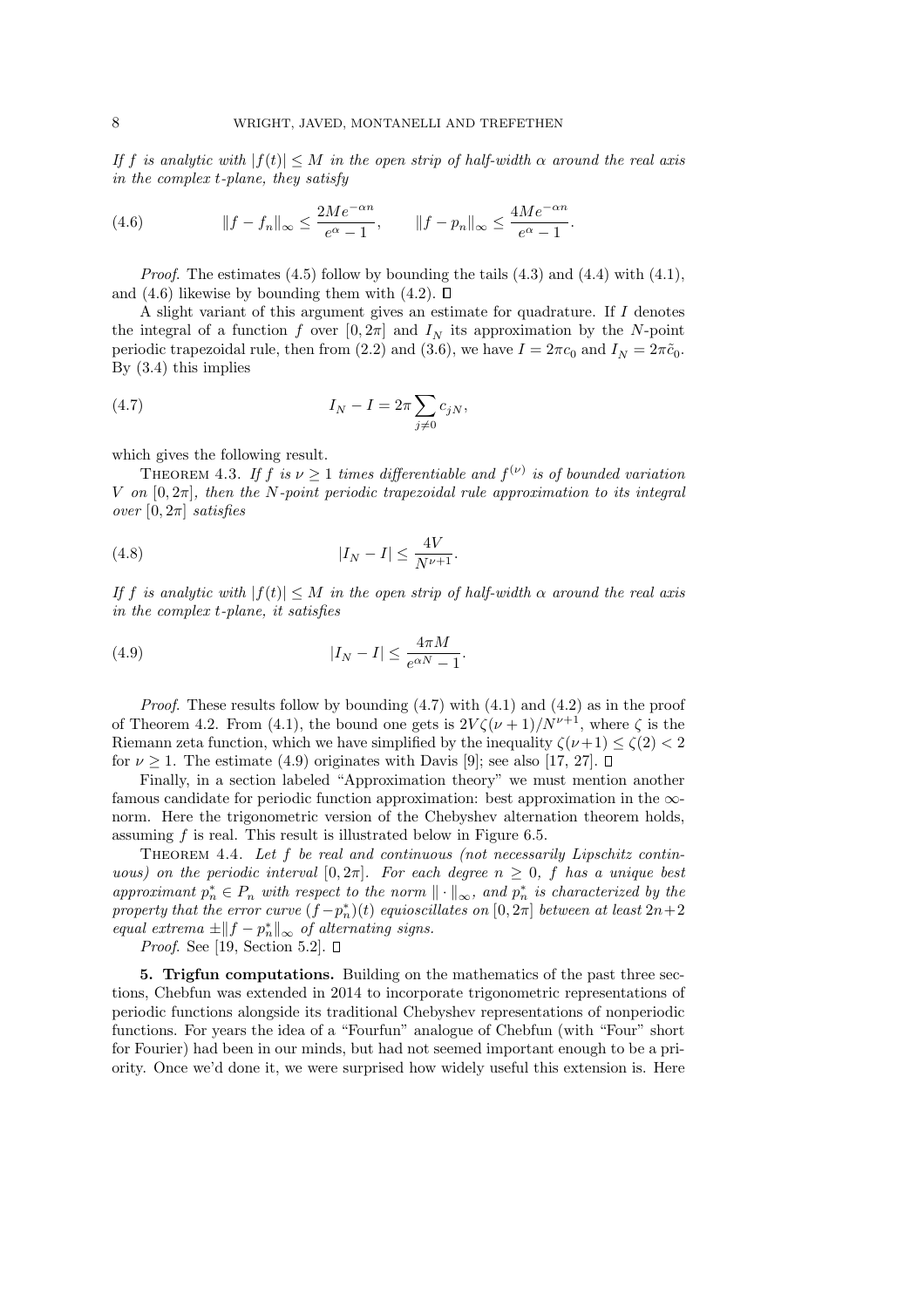

FIG. 5.1. The trigfun representing  $f(t) = \cos(t) + \sin(3t)/2$  on  $[0, 2\pi]$ . As always with Chebfun computations, one can evaluate f with  $f(t)$ , compute its definite integral with sum(f) or its maximum with  $max(f)$ , find its roots with  $roots(f)$ , and so on.

and in the remainder of the paper, we assume the reader is familiar with Chebfun. (To get to know Chebfun, the best place to start is Chapter 1 of [11].)

After an initial period, we abandoned the prefix "four", which seemed confusing in names like "fourcoeffs" and "fourpts", and replaced it by the less ambiguous "trig". Our convention is that a *trigfun* is a representation via coefficients  $c_k$  as in (2.7) of a sufficiently smooth periodic function  $f$  on an interval by a trigonometric polynomial of adaptively determined degree, the aim always being accuracy of 15 or 16 digits relative to the  $\infty$ -norm of the function on the interval. This follows the same pattern as traditional Chebyshev-based chebfuns, which are representations of nonperiodic functions by polynomials, and a trigfun is not a distinct object from a chebfun but a particular type of chebfun. The default interval, as with ordinary chebfuns, is  $[-1, 1]$ , and other intervals are handled by the obvious linear transplantation.<sup>2</sup>

For example, we can construct and plot a trigfun for  $\cos(t) + \sin(3t)/2$  on  $[0, 2\pi]$ like this:

> >> f = chebfun('cos(t) + sin(3\*t)/2',  $[0 2*pi]$ , 'trig') >> plot(f)

The plot appears in Figure 5.1, and the following text output is produced, with the word "trig" signalling the periodic representation.

|              | $f =$ |                                 |              |                                                       |                                      |
|--------------|-------|---------------------------------|--------------|-------------------------------------------------------|--------------------------------------|
|              |       | chebfun column (1 smooth piece) |              |                                                       |                                      |
|              |       |                                 |              |                                                       | interval 1ength endpoint values trig |
| $\mathbf{1}$ | 0.    | 6.31                            | <sup>7</sup> |                                                       |                                      |
|              |       |                                 |              | Epslevel = $1.114301e-15$ . Vscale = $1.388433e+00$ . |                                      |

(The number Vscale is a measure of the maximum size of  $f$  on the interval, and Epslevel is a rough indication of the relative accuracy of the representation. We shall not give details, as these estimates are under ongoing discussion and development.) We see that Chebfun has determined that this function f is of length  $N = 7$ . This

<sup>2</sup>Actually, one aspect of the transplantation is not obvious, an indirect consequence of the translation-invariance of trigonometric functions. The nonperiodic function  $f(x) = x$  defined on  $[-1, 1]$ , for example, has Chebyshev coefficients  $a_0 = 0$  and  $a_1 = 1$ , corresponding to the expansion  $f(x) = 0$  $T_0(x) + 1$  $T_1(x)$ . Any user will expect the transplanted function  $g(x) = x - 1$  defined on [0, 2] to have the same coefficients  $a_0 = 0$  and  $a_1 = 1$ , corresponding to the transplanted expansion  $g(x) = 0T_0(x-1) + 1T_1(x-1)$ , and this is what Chebfun delivers. By contrast, consider the periodic function  $f(t) = \cos t$  defined on  $[-\pi, \pi]$  and its transplant  $g(t) = \cos(t - \pi) = -\cos t$  on  $[0, 2\pi]$ . A user will expect the expansion coefficients of  $g$  to be not the same as those of  $f$ , but their negatives! This is because we expect to use the same basis functions  $\exp(ikx)$  or  $\cos(kx)$  and  $\sin(kx)$  on any interval of length 2π, however translated. The trigonometric part of Chebfun is designed accordingly.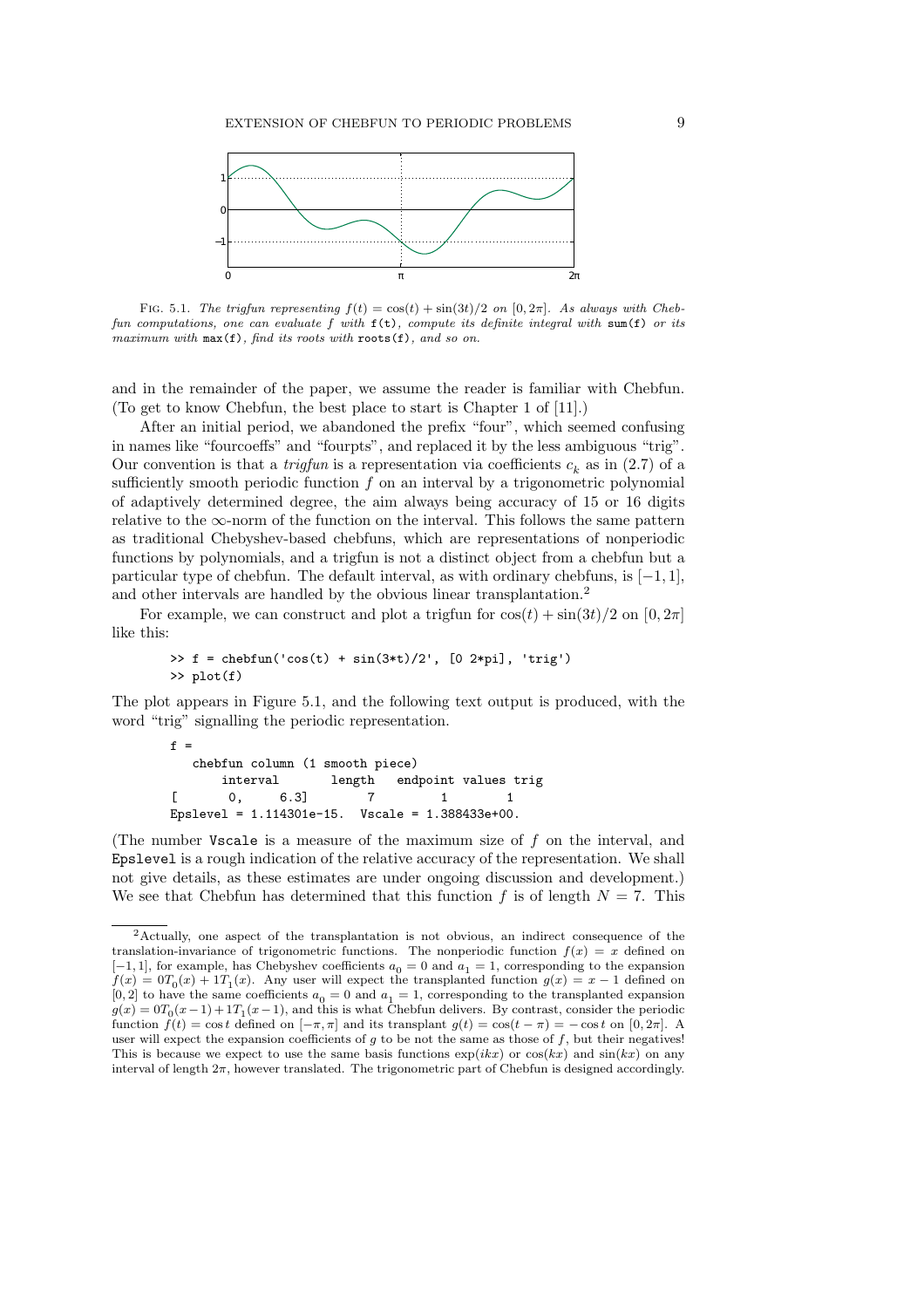means that there are 7 degrees of freedom, i.e., f is a trigonometric polynomial of degree  $n = 3$ , whose coefficients we can display like this:

```
\gg c = trigcoeffs(f)
c =-0.000000000000000 + 0.250000000000000i
 0.000000000000000 + 0.000000000000000i
  0.500000000000000 + 0.000000000000000i
-0.000000000000000 + 0.000000000000000i
  0.500000000000000 - 0.000000000000000i
  0.000000000000000 - 0.000000000000000i
 -0.000000000000000 - 0.250000000000000i
```
The coefficients in cosine/sine form are also available:

```
>> [a,b] = trigcoeffs(f)
a =-0.000000000000000
   1.000000000000000
   0.000000000000000
  -0.000000000000000
h =0.000000000000000
```
0.000000000000000

0.500000000000000

The absence of imaginary parts on the order of machine epsilon in these outputs is enabled by a boolean that monitors whether a function  $f$  is real:

>> isreal(f) ans  $= 1$ 

Note that the Chebfun constructor does not analyze its input symbolically, but just evaluates the function at trigonometric points (3.1), and it is from these evaluations that the degree and the values of the coefficients have been determined, as well as the fact that the function is real. A trigfun constructed in the ordinary manner is always of odd length N, corresponding to a trigonometric polynomial of degree  $n = (N-1)/2$ , though it is possible to make even-length trigfuns by explicitly specifying N.

To construct a trigfun, Chebfun samples the function on grids of size  $16, 32, 64, \ldots$ and tests the resulting discrete Fourier coefficients for convergence down to relative machine precision. (As with standard Chebfun, the engineering details are complicated and under ongoing development.) When convergence is achieved, the series is chopped at an appropriate point and the degree reduced accordingly.

Once a trigfun has been created, computations can be carried out in the usual Chebfun fashion via overloads of familiar MATLAB commands. For example,

```
\gg sum(f.^2)
ans = 3.926990816987241
```
This number is computed by integrating the trigonometric representation of  $f^2$ , i.e., by returning the number  $2\pi c_0$  corresponding to the periodic trapezoidal rule applied to  $f^2$  as described around Theorem 4.3. The default 2-norm is the square root of this result,

> >> norm(f) ans = 1.981663648803005

Derivatives of functions are computed by the overloaded command diff. The zeros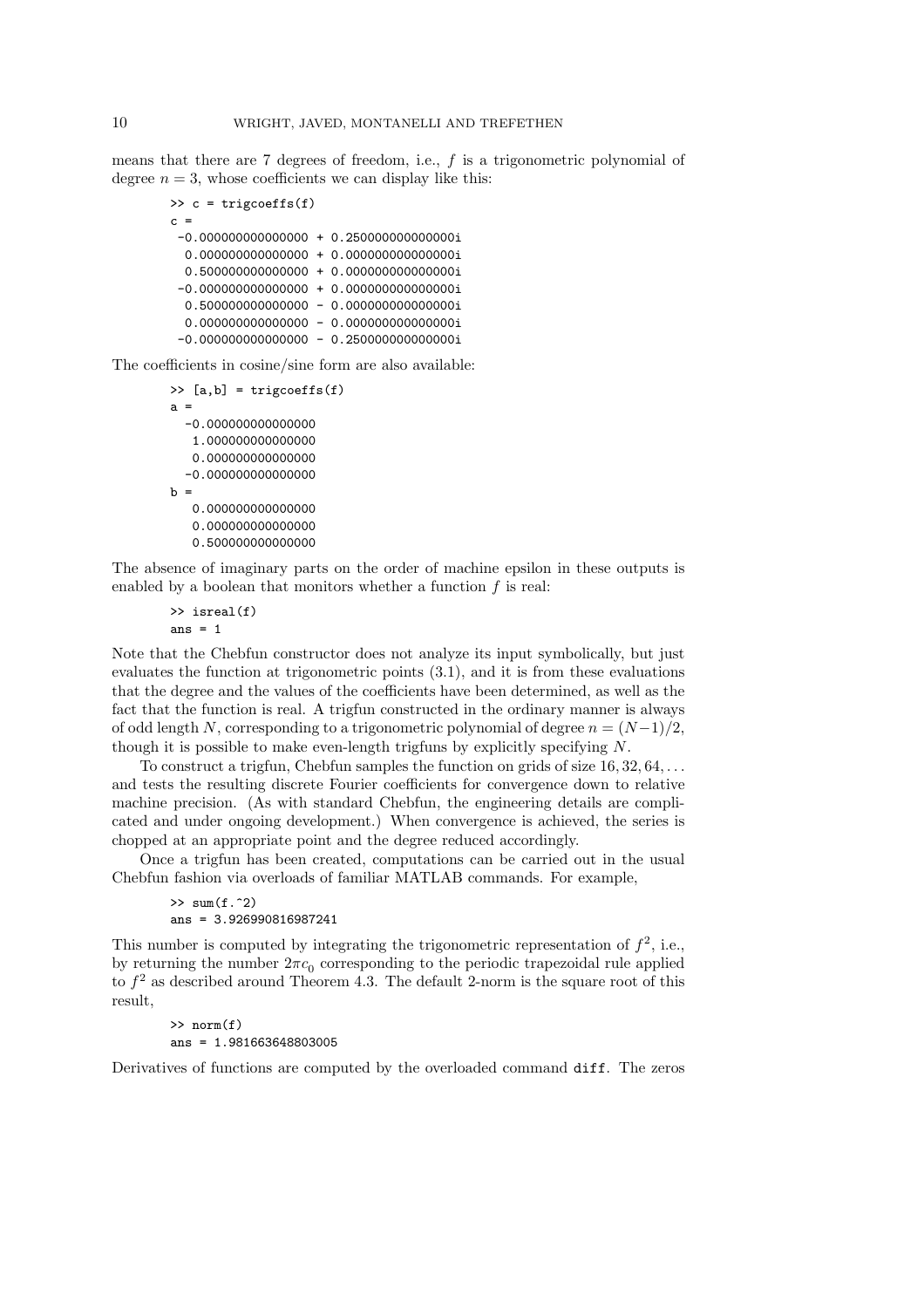

FIG. 5.2. Absolute values of the Fourier coefficients of the trigfun for  $\exp(\sin t)$  on  $[0, 2\pi]$ . This is an entire function (analytic throughout the complex t-plane), and in accordance with Theorem 4.1, the coefficients decrease faster than geometrically.

of  $f$  are found with roots:

```
>> roots(f)
ans =
   1.263651122898791
   4.405243776488583
```
and Chebfun determines maxima and minima by first computing the derivative, then checking all of its roots:

```
\gg max(f)ans = 1.389383416980387
```
Concerning the algorithm used for periodic rootfinding, one approach would be to solve a companion matrix eigenvalue problem. However, this process requires  $O(n^3)$ operations when carried out in the obvious manner, and we have not attempted to implement alternative linear algebra methods that might reduce the work to  $O(n^2)$  [1]. Instead, trigfun rootfinding is done by first converting the problem to nonperiodic Chebfun form, whereupon we take advantage of Chebfun's  $O(n^2)$  recursive interval subdivision strategy [5]. This shifting to subintervals for rootfinding is an example of an operation that breaks periodicity as mentioned in item 7 of the introduction.

The main purpose of the periodic part of Chebfun is to enable machine precision computation with periodic functions that are not exactly trigonometric polynomials. For example,  $\exp(\sin t)$  on  $[0, 2\pi]$  is represented by a trigfun of length 27, i.e., a trigonometric polynomial of degree 13:

```
g = \text{chebfun}('exp(\sin(t))', [0 2*pi], 'trig')gchebfun column (1 smooth piece)
      interval length endpoint values trig
[ 0, 6.3] 27 1 1
Epslevel = 6.672618e-16. Vscale = 2.713687e+00.
```
The coefficients can be plotted on a log scale with the command  $\text{plots}(f)$ , and the result shown in Figure 5.2 reveals the faster-than-geometric decay we expect for an entire function.

Figure 5.3 shows trigfuns and coefficient plots for the functions  $f(t) = \tanh(5\cos(5t))$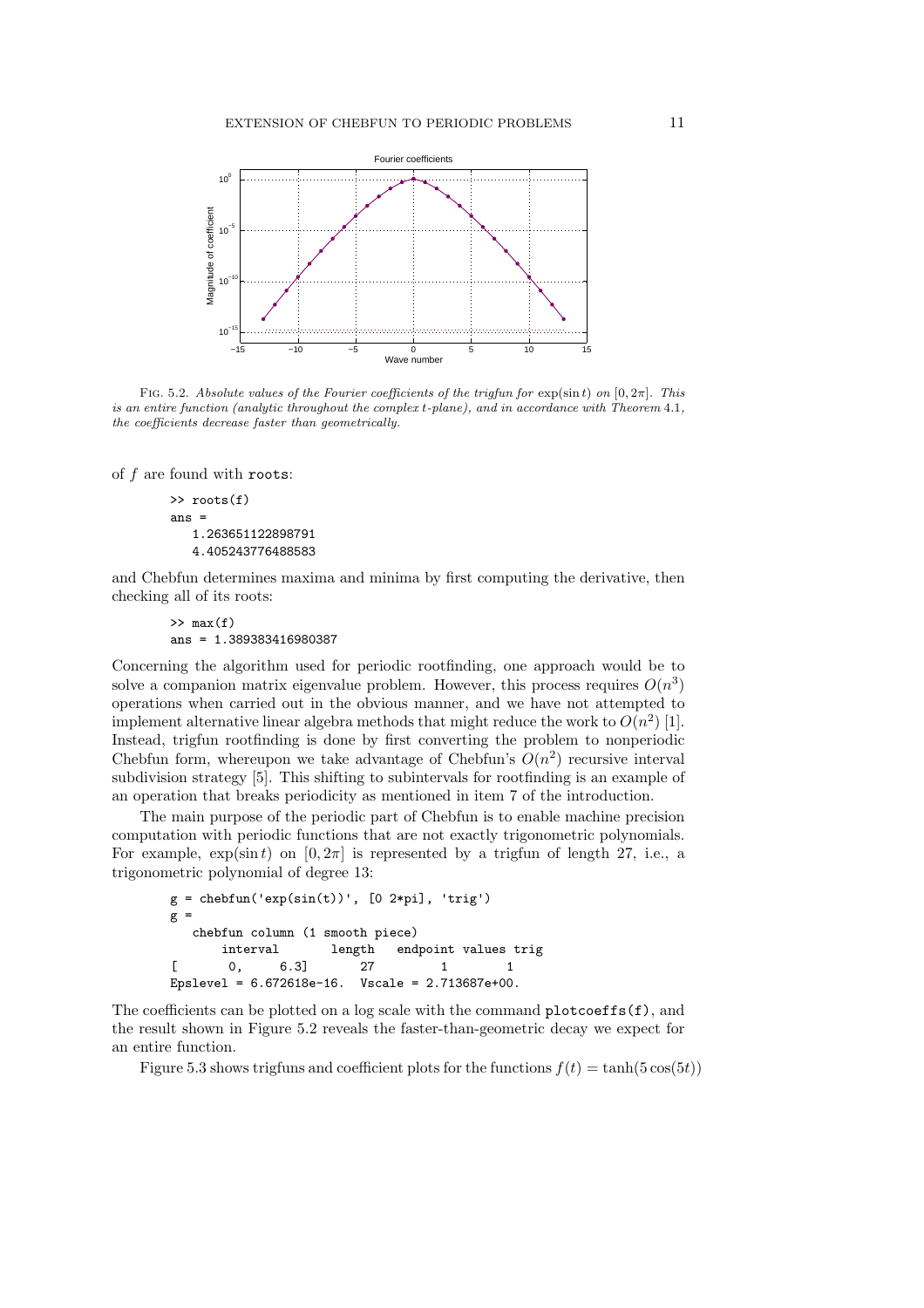

FIG. 5.3. Trigfuns of tanh(5 $\sin t$ ) and  $\exp(-100(t+.3)^2)$  (upper row) and corresponding absolute values of Fourier coefficients (lower row).

and  $g(t) = \exp(-1/\max\{0, 1 - t^2/4\})$  on  $[-\pi, \pi]$ . The latter is  $C^{\infty}$  but not analytic. Figure 5.4 shows a further pair of examples that we call an "AM" and an "FM signal". These are among the preloaded functions available with cheb.gallerytrig, the trigonometric analogue of cheb.gallery.

Computation with trigfuns, as with nonperiodic chebfuns, is carried out by a continuous analogue of floating point arithmetic [25]. To illustrate the "rounding" process involved, here are the lengths of the trigfuns  $f$  and  $g$  just mentioned:

```
>> length(f)
ans = 991>> length(g)
ans = 797
```
Thus these functions are represented by trigonometric polynomials of degrees 495 and 398, respectively. Mathematically, their product is of degree 893. Numerically, however, Chebfun achieves 16-digit accuracy with degree 485:

```
>> length(f.*g)
ans = 971
```
Here is a more complicated example of Chebfun rounding adapted from [25], where it is computed with nonperiodic representations.

```
f = \text{chebfun}(\mathbb{Q}(x) \sin(pi*t), 'trig')s = ffor j = 1:15f = (3/4)*(1 - 2*f.^{4})s = s + fend
```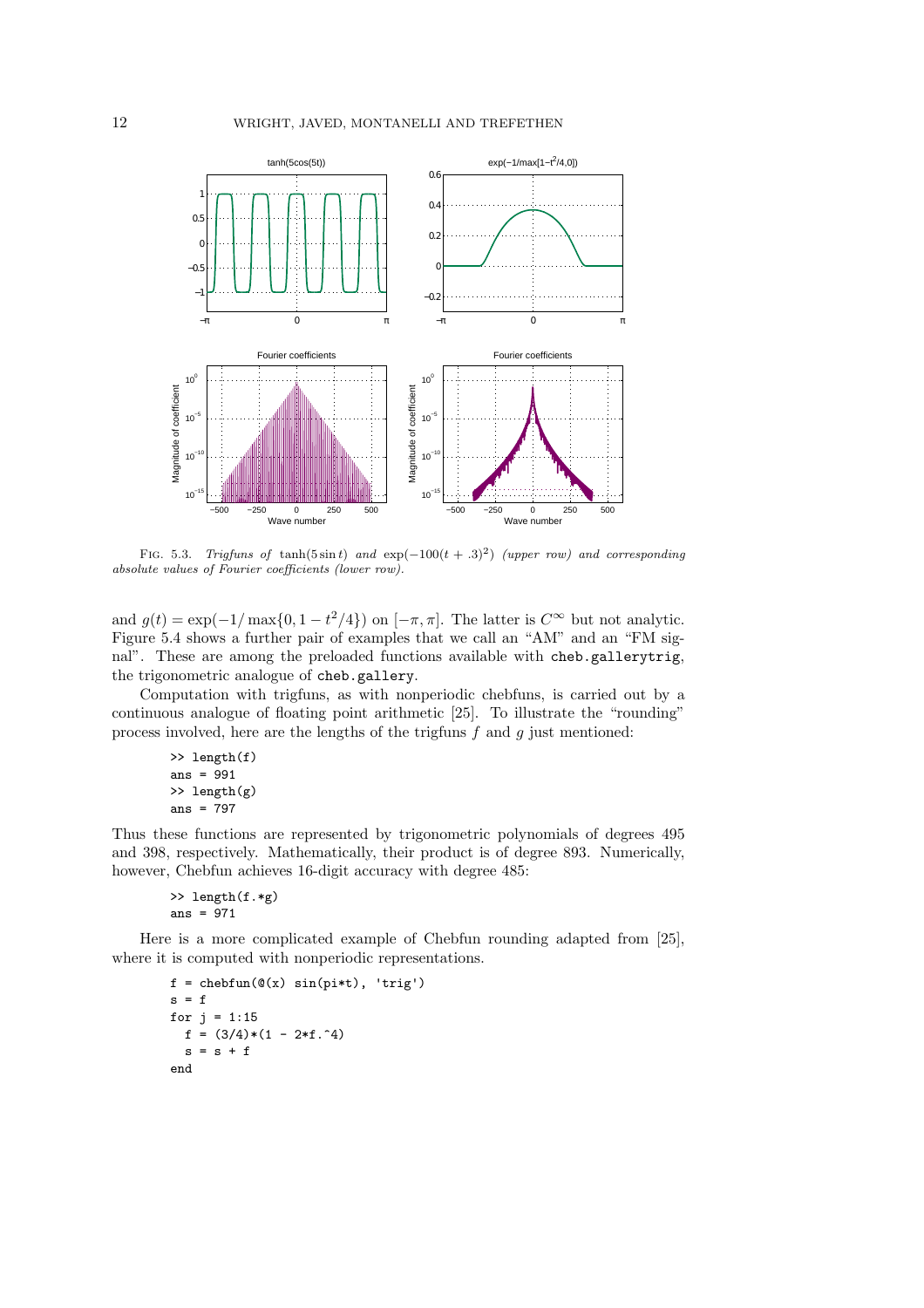

FIG. 5.4. Trigfuns of the "AM signal"  $cos(50t)(1 + cos(5t)/5)$  and the "FM signal"  $cos(50t +$ 4 sin(5t)) (upper row) and corresponding absolute values of Fourier coefficients (lower row).

This program takes 15 steps of an iteration that in principle quadruples the degree at each step, giving a function s at the end of degree  $4^{15} = 1,073,741,824$ . In actuality, however, because of the rounding to 16 digits, the degree comes out one million times smaller as 1082. This function is plotted in Figure 5.5. Following [25], we can compute the roots of  $s - 8$  in half a second on a desktop machine:

```
>> roots(s-8)
ans =
  -0.992932107411882
  -0.816249934290176
  -0.798886729723434
  -0.201113270276573
  -0.183750065709826
  -0.007067892588105
   0.346696120418294
   0.401617073482085
   0.442269489632477
   0.557730510367531
   0.598382926517925
   0.653303879581729
```
The integral reported by sum(s) is 15.265483825826710, correct except in the last two digits.

If one tries to construct a trigfun by sampling a function that is not smoothly periodic, Chebfun will by default go up to length  $2^{16}$  and then issue a warning:

```
\Rightarrow h = chebfun('exp(t)', [0 2*pi], 'trig')
Warning: Function not resolved using 65536 pts.
```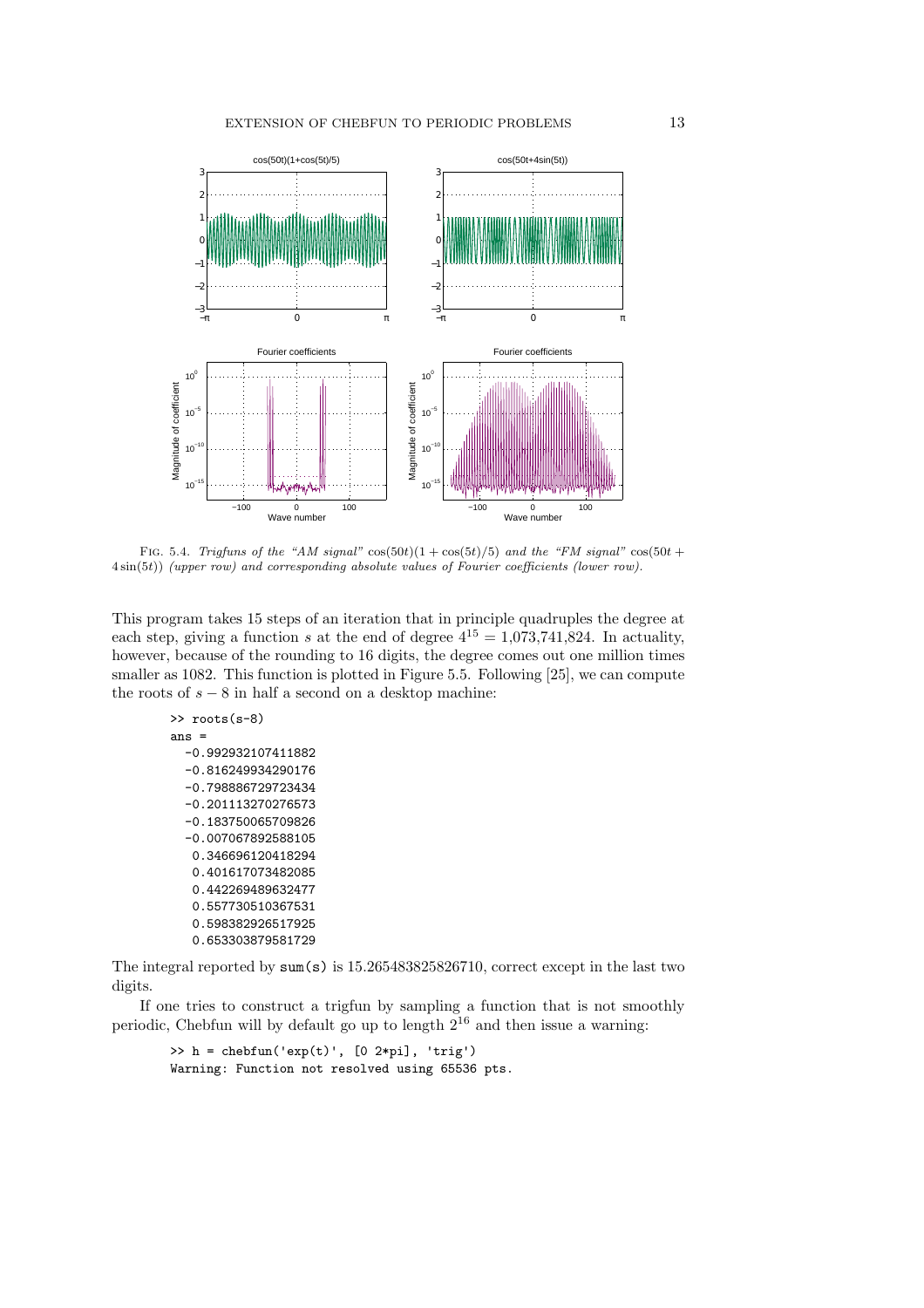

Fig. 5.5. After fifteen steps of an iteration, this periodic function has degree 1082 in its Chebfun representation rather than the mathematically exact figure 1,073,741,824.



Fig. 5.6. When the absolute value of the trigfun f of Figure 5.1 is computed, the result is a nonperiodic chebfun with three smooth pieces.

```
Have you tried a non-trig representation?
h =chebfun column (1 smooth piece)
      interval length endpoint values trig
[ 0, 6.3] 65536 2.7e+02 2.7e+02
Epslevel = 3.631532e-12. Vscale = 5.354917e+02.
```
On the other hand, computations that are known to break periodicity or smoothness will result in the representation being cast from a trigfun to a chebfun. For example, here we define g to be the absolute value of the function  $f(t) = \cos(t) + \sin(3t)/2$  of Figure 5.1. The system detects that f has zeros, implying that g will probably not be smooth, and accordingly constructs it not as a trigfun but as an ordinary chebfun with several pieces:

```
>> f = chebfun('cos(t) + sin(3*t)/2', [0 2*pi], 'trig');
\gg g = abs(f)
g =chebfun column (3 smooth pieces)
     interval length endpoint values
[ 0, 1.3] 17 1 4.2e-16
[ 1.3, 4.4] 25 1.8e-15 7.8e-16
[ 4.4, 6.3] 20 0 1
Epslevel = 1.110223e-15. Vscale = 1.389328e+00. Total length = 62.
```
Similarly, if you add or multiply a trigfun and a chebfun, the result is a chebfun.

6. Applications. Analysis of periodic functions and signals is one of the oldest topics of mathematics and engineering. Here we give six examples of how a system for automating such computations may be useful.

Complex contour integrals. Smooth periodic integrals arise ubiquitously in complex analysis. For example, suppose we wish to determine the number of zeros of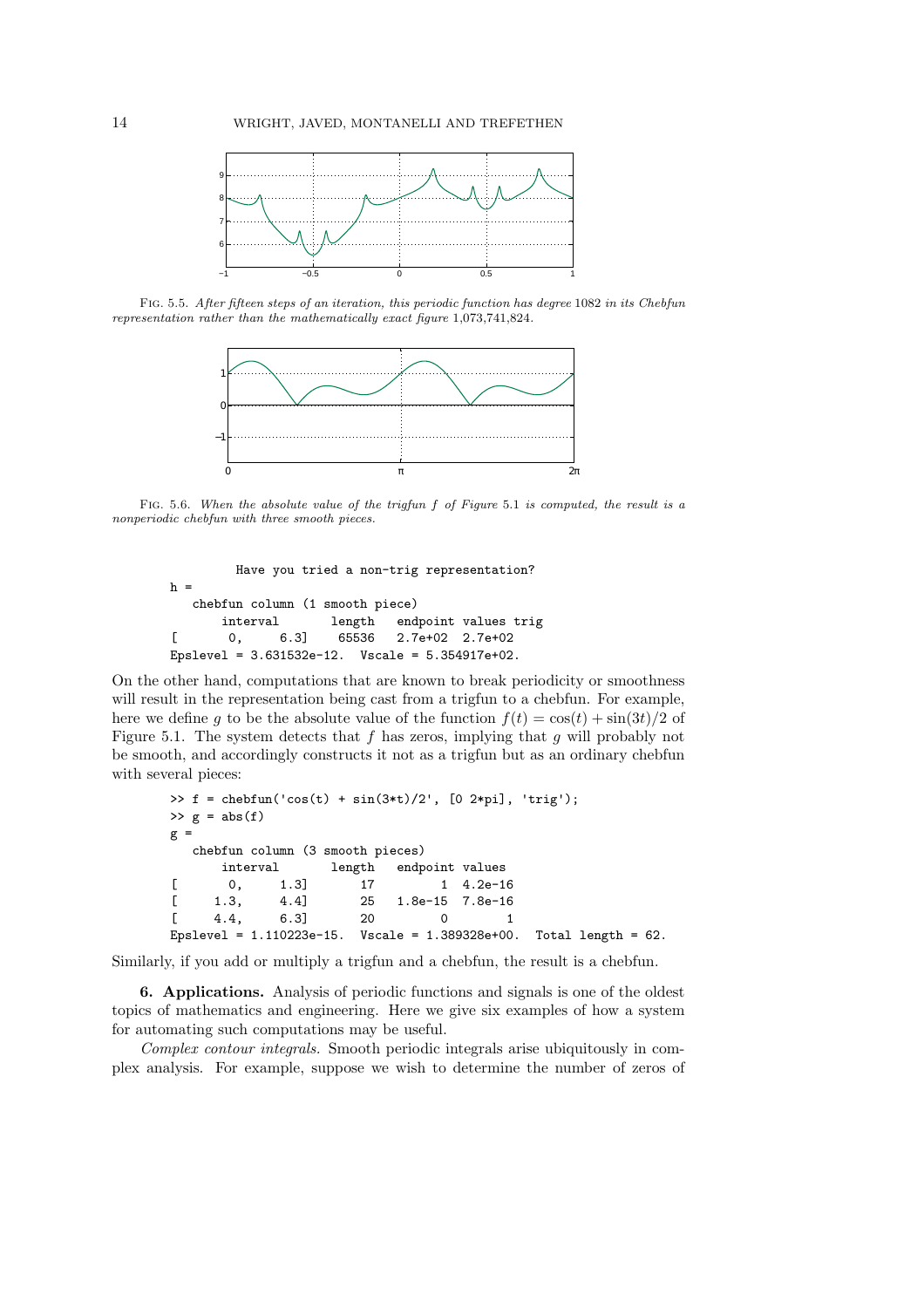

FIG. 6.1. Resolvent norm  $||(zI - A)^{-1}||$  for a 4 × 4 matrix A with  $z = e^{it}$  on the unit circle.

 $f(z) = \cos(z) - z$  in the complex unit disk. The answer is given by

(6.1) 
$$
m = \frac{1}{2\pi i} \int \frac{f'(z)}{f(z)} dz = \frac{1}{2\pi i} \int \frac{1}{f(z)} \frac{df}{dt} dt
$$

if  $z = \exp(it)$  with  $t \in [0, 2\pi]$ . With periodic Chebfun, we can compute m by

```
\Rightarrow z = chebfun('exp(1i*t)', [0 2*pi], 'trig');
\Rightarrow f = cos(z) - z;
\gg m = real(sum(diff(f)./f)/(2i*pi))
\, m \,0.999999999999999
```
Changing the integrand from  $f'(z)/f(z)$  to  $zf'(z)/f(z)$  gives the location of the zero,

```
\gg z0 = real(sum(z.*diff(f)./f)/(2i*pi))
z0 =0.739085133215159
```
(The exact answer ends in digits 161 rather than 159. The real commands are included to remove imaginary rounding errors.) For wide-ranging extensions of calculations like these, including applications to matrix eigenvalue problems, see [2].

Linear algebra. Chebfun does not work from explicit formulas: to construct a function, it is only necessary to be able to evaluate it. This is an extremely useful feature for linear algebra calculations. For example, the matrix

(6.2) 
$$
A = \frac{1}{3} \begin{pmatrix} 2 & -2i & 1 & 1 \\ 2i & -2 & 0 & 2 \\ -2 & 0 & 1 & 2 \\ 0 & i & 0 & 2 \end{pmatrix}
$$

has all its eigenvalues in the unit disk. A question with the flavor of control and stability theory is, what is the maximum resolvent norm  $||(zI - A)^{-1}||$  for z on the unit circle? We can calculate the answer with the code below, which constructs a periodic chebfun of degree  $n = 477$ . The maximum is 27.68851, attained with  $z = \exp(0.454596i)$ .

```
A = [2 -2i 1 1; 2i -2 0 2; -2 0 1 2; 0 1i 0 2]/3
I = eye(4);ff = \mathbb{O}(t) 1/min(svd(exp(1i*t)*I-A));
f = \text{chebfun}(ff, [0 2*pi], 'trig', 'vectorize');[maxval,maxpos] = max(f)
```
Circular convolution and smoothing. The circular or periodic convolution of two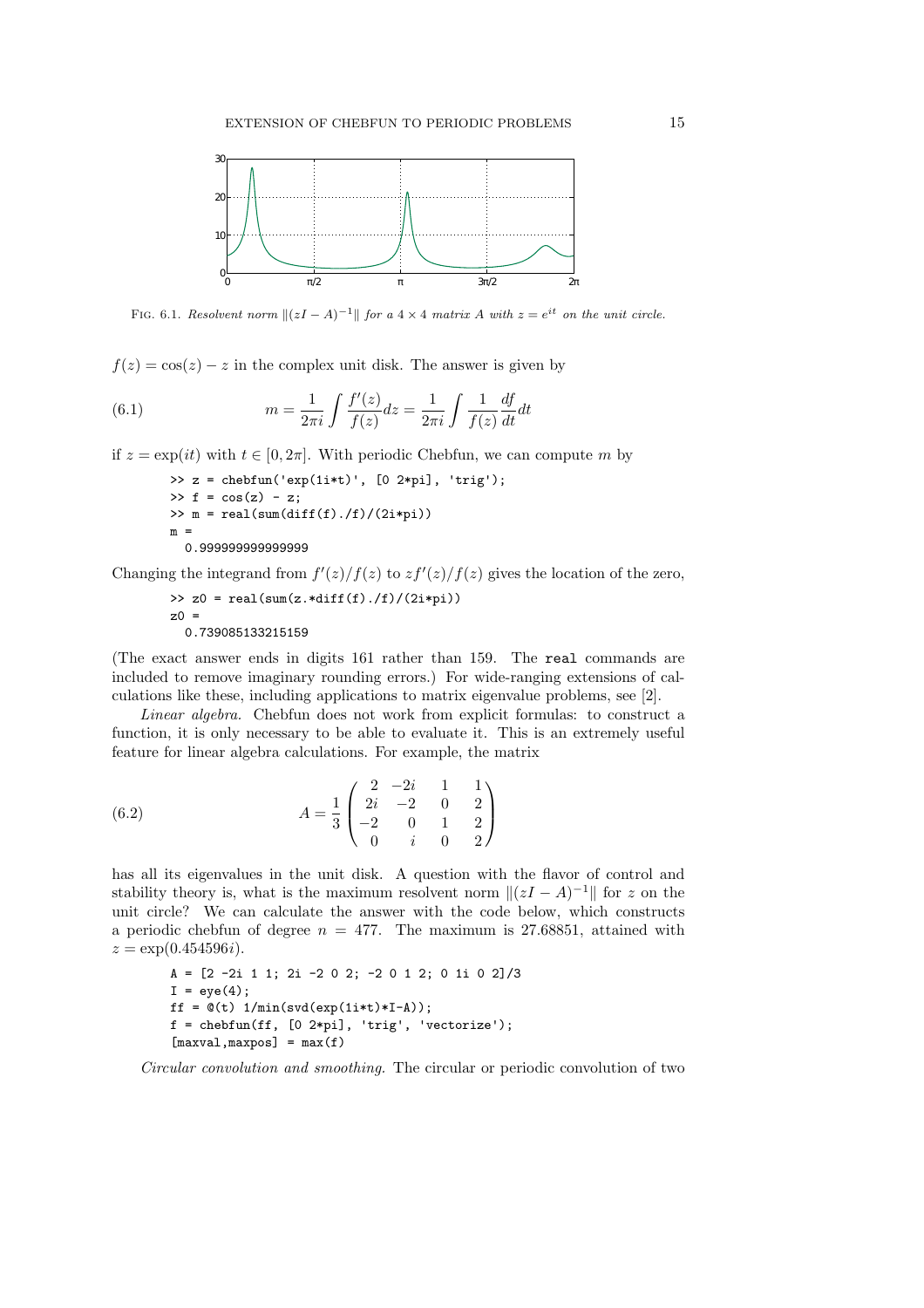

Fig. 6.2. Circular convolution of a noisy function with a smooth mollifier.

functions  $f$  and  $g$  with period  $T$  is defined by

(6.3) 
$$
(f * g)(t) := \int_{t_0}^{t_0 + T} g(s) f(t - s) ds,
$$

where  $t_0$  is aribtrary. Circular convolutions can be computed for trigfuns with the circconv function, whose algorithm consists of coefficientwise multiplication in Fourier space. For example, here is a trigonometric interpolant through 201 samples of a smooth function plus noise, shown in the upper-left panel of Figure 6.2.

```
N = 201tt = trigpts(N, [-pi pi])
ff = exp(sin(tt)) + 0.05*randn(N,1)f = \text{chebfun}(ff, [-pi pi], 'trig')
```
The high wave numbers can be smoothed by convolving  $f$  with a mollifier. Here we use a Gaussian of standard deviation  $\sigma = 0.1$  (numerically periodic for  $\sigma \leq 0.35$ ). The result is shown in the upper-right panel of the figure.

```
gaussian = \mathcal{O}(t, \text{sigma}) 1/(sigma*sqrt(2*pi))*exp(-0.5*(t/sigma).^2)
g = \mathbb{Q}(\text{sigma}) chebfun(\mathbb{Q}(t) gaussian(t, sigma), [-pi] pi], 'trig')
h = circconv(f, g(0.1))
```
Fourier coefficients of non-smooth functions. A function  $f$  that is not smoothly periodic will at best have a very slowly converging trigonometric series, but still, one may be interested in its Fourier coefficients. These can be computed by applying trigcoeffs to a chebfun representation of  $f$  and specifying how many coefficients are required; the integrals (2.2) are then evaluated numerically by Chebfun's standard method of Clenshaw–Curtis quadrature. For example, Figure 6.3 shows a portrayal of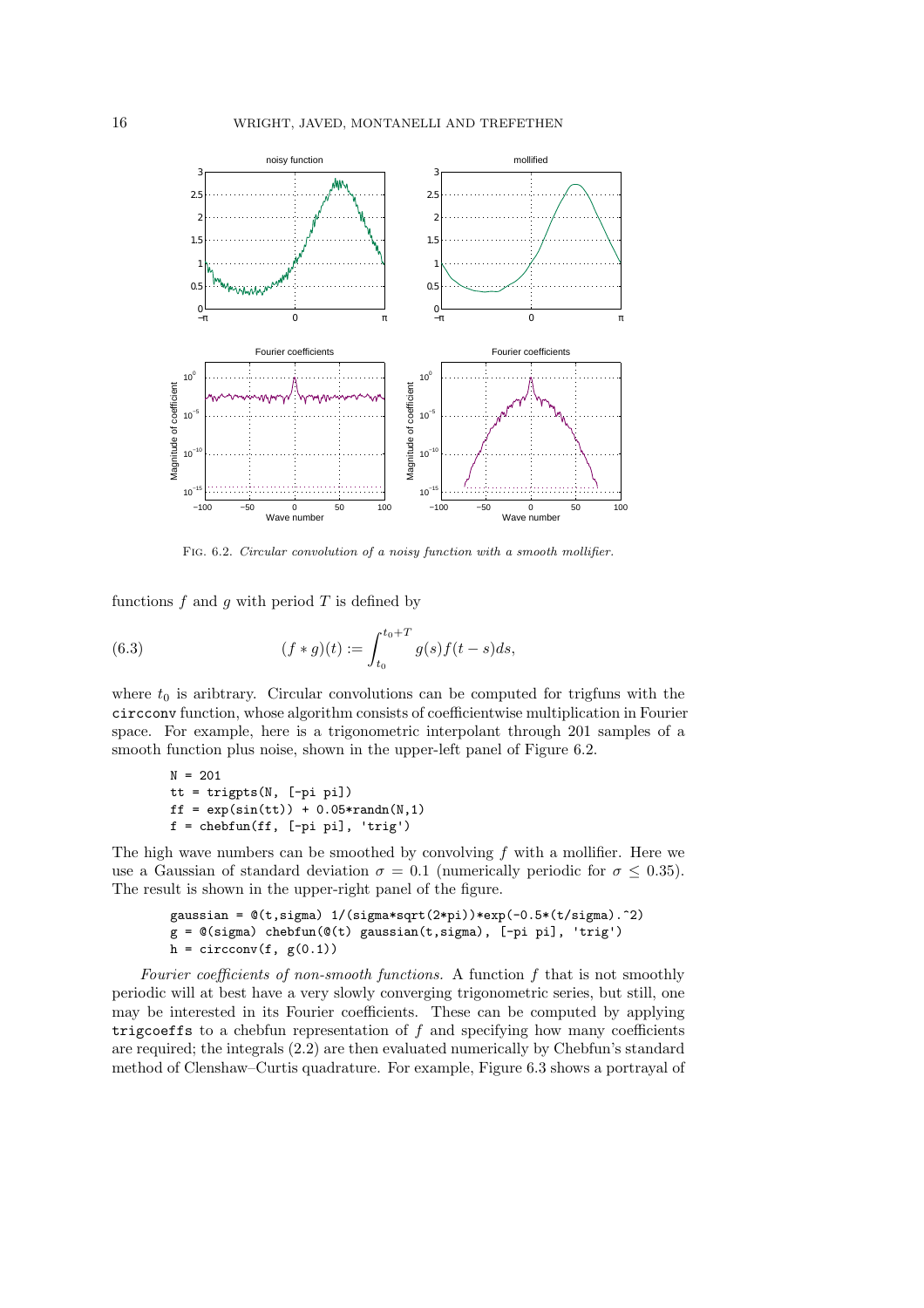

Fig. 6.3. On the left, a figure from Runge's 1904 book Theorie und Praxis der Reihen [23]. On the right, the equivalent computed with periodic Chebfun. Among other things, this figure illustrates that a trigfun can be accurately evaluated outside its interval of definition.



FIG.  $6.4$ . Trigonometric interpolation of  $|t|$  in unequally spaced points with the generalized barycentric formula implemented in chebfun/interp1.

the Gibbs phenomenon from Runge's 1904 book together with its Chebfun equivalent computed in a few seconds with the commands

```
t = \text{chebfun}('t', [-pi pi])f = (abs(t) < pi/2)for N = 2*[1 \ 3 \ 5 \ 7 \ 21 \ 79] + 1c = trigcoeffs(f, N)
  fN = chebfun(c, [-pi pi], 'coeffs', 'trig')
  plot(fN, 'interval', [0 4*pi])
end
```
Interpolation in unequally spaced points. Very little attention has been given to trigonometric interpolation in unequally spaced points, but the barycentric formulas (3.8) and (3.12) have been generalized to this case by Salzer and Berrut [4]. Chebfun makes these formulas available through the command chebfun/interp1, just as has long been true for interpolation by algebraic polynomials. For example, the code

```
t = [-3 -2 -1 0 .5 1 1.5 2 2.5]p = \text{chebfun.interp1}(t, \text{abs}(t), 'trig', [-pi pi])
```
interpolates the function |t| on  $[-\pi, \pi]$  in the 9 points indicated by a trigonometric polynomial of degree  $n = 4$ . The interpolant is shown in Figure 6.4 together with the analogous curve for equispaced points.

Best approximation, CF approximation, and rational functions. Chebfun has long had a dual role: it is a tool for computing with functions, and also a tool for demonstrating principles of approximation theory, including advanced ones. The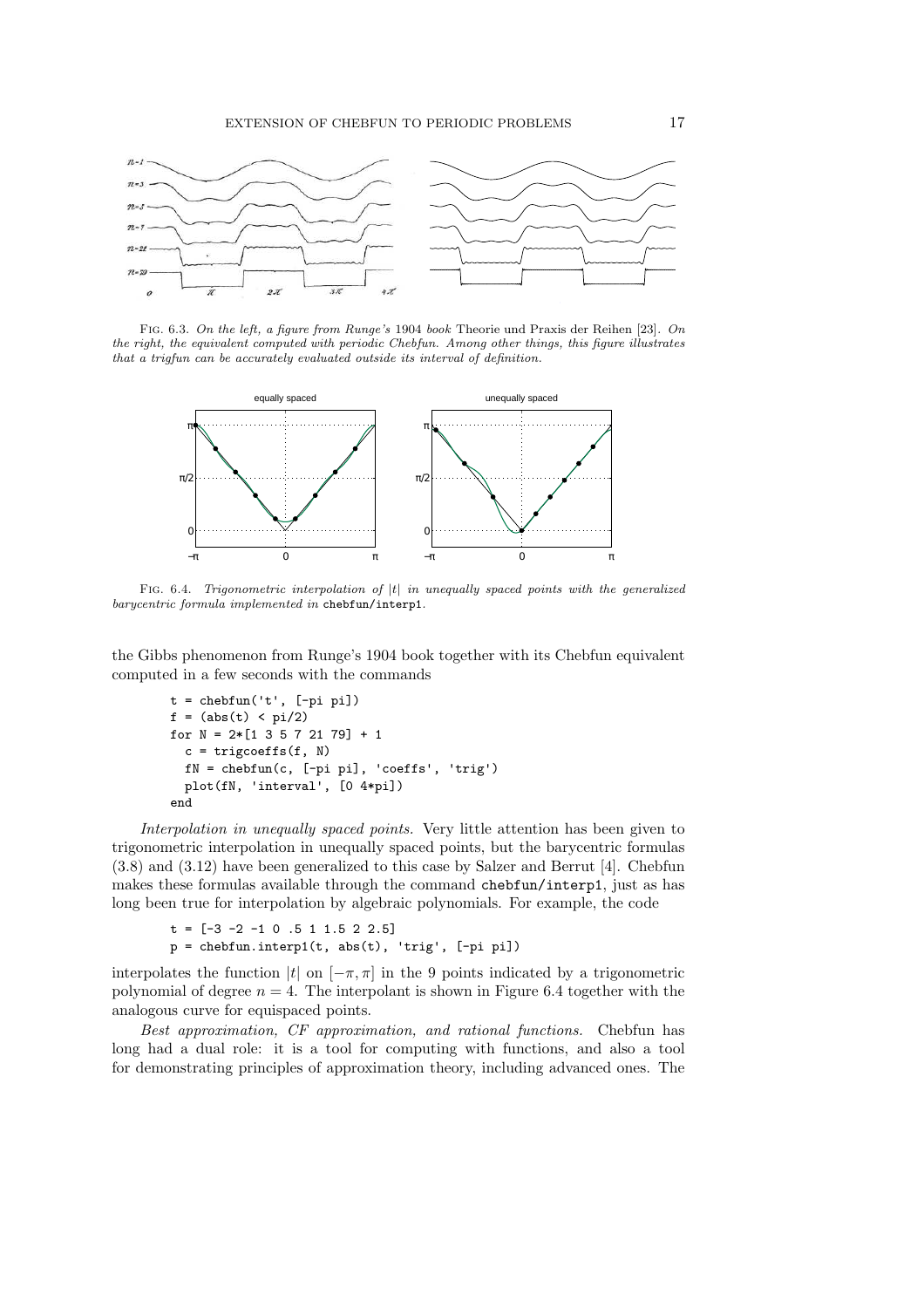

FIG. 6.5. Error curve in degree  $n = 10$  best trigonometric approximation to  $f(t) = 1/(1.01 \sin(t-2)$ ) over [0, 2π]. The curve equioscillates between  $2n+2=22$  alternating extrema.

trigonometric side of Chebfun extends this second aspect to periodic problems. For example, Chebfun's remez command can compute best trigonometric approximants with equioscillating error curves as described in Theorem 4.3. Here is an example that generates the error curve displayed in Figure 6.5, with error 12.1095909.

```
f = \text{chebfun}('1./(1.01-\sin(t-2))', [0 2*pi], 'trig')p = \text{remez}(f,10)plot(f-p)
```
Chebfun is also acquiring other capabilities for trigonometric polynomial and rational approximation, including Carathéodory–Fejér (CF) near-best approximation via singular values of Hankel matrices, and these will be described elsewhere.

7. Periodic ODEs, operator exponentials, and eigenvalue problems. One of the most important features of Chebfun is its ability to solve linear and nonlinear ordinary differential equations (ODEs), as well as integral equations, by applying the backslash command to a "chebop" object. We have extended these capabilities to periodic problems, both scalars and systems. See [12] for the theory of existence and uniqueness of solutions to periodic ODEs, which goes back to Floquet in the 1880s, a key point being the avoidance of nongeneric configurations corresponding to eigenmodes.

Chebfun's algorithm for linear ODEs amounts to an automatic spectral collocation method wrapped up so that, as always, the user need not be aware of the discretization. With standard Chebfun, these are Chebyshev spectral methods, and now with the periodic extension, they are Fourier spectral methods [8]. The problem is solved on grids of size 32, 64, and so on until the system judges that the Fourier coefficients have converged down to the level of noise, and the series is then truncated at an appropriate point.

For example, consider the problem

(7.1) 
$$
0.001(u'' + u') - \cos(t)u = 1, \qquad 0 \le t \le 6\pi
$$

with periodic boundary conditions. The following Chebfun code produces the solution plotted in Figure 7.1 in half a second on a laptop. Note that the trigonometric discretizations are invoked by the flag L.bc = 'periodic'.

```
L = chebop(0.6 * pi)L.op = \mathbb{Q}(x,u) \cdot 0.001*diff(u,2) + 0.001*diff(u) - cos(x).*uL.bc = 'periodic'
u = L\1
```
This trigfun is of degree 168, and the residual reported by norm(L\*u-1) is  $7 \times 10^{-12}$ . As always, u is a chebfun; its maximum, for example, is  $max(u) = 66.928$ .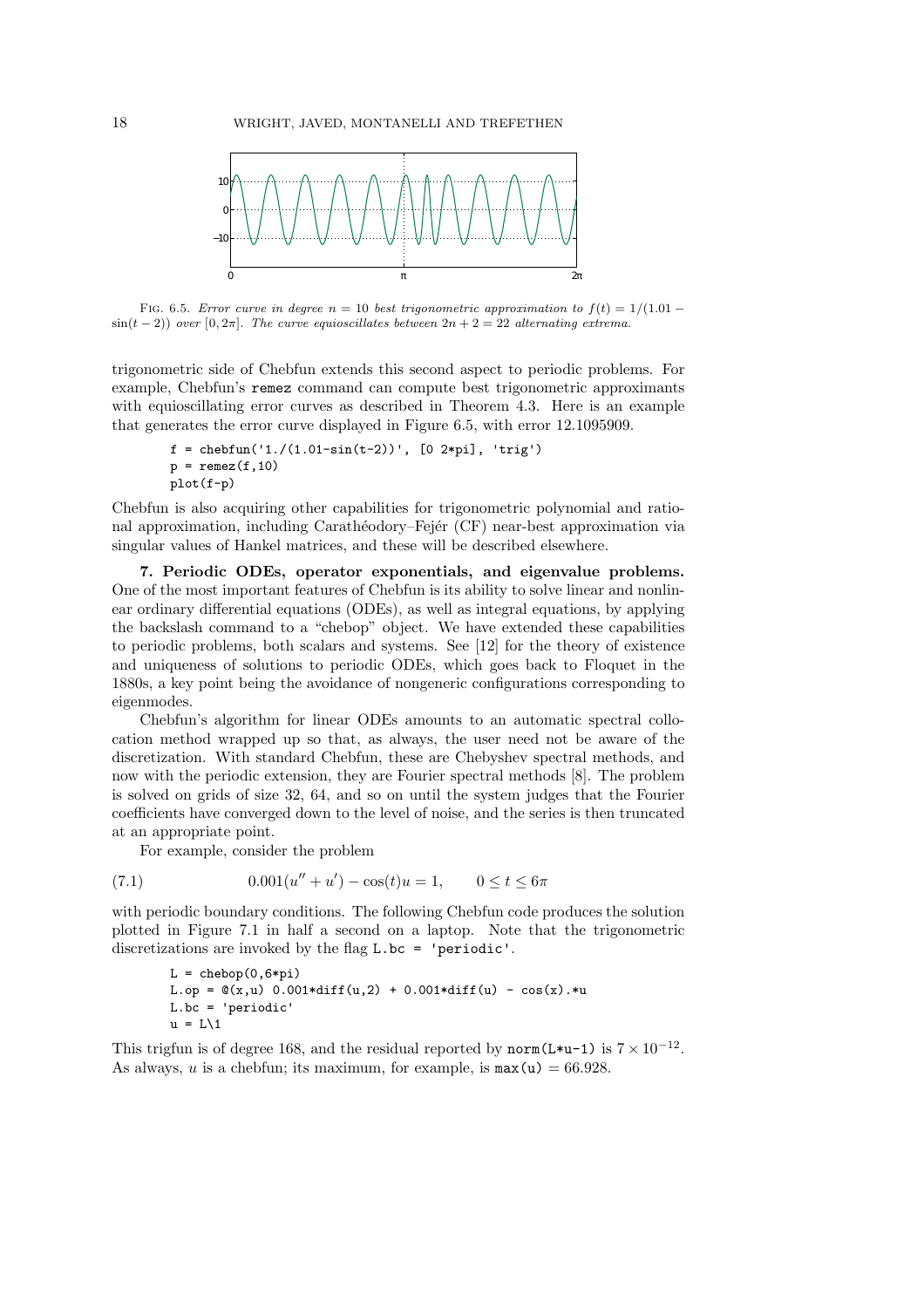

Fig. 7.1. Solution of the linear periodic ODE (7.1) as a trigfun of degree 168, computed by an automatic Fourier spectral method.



Fig. 7.2. Solution of the nonlinear periodic ODE (7.2) computed by iterating the Fourier spectral method within a continuous form of Newton iteration. Executing max(diff(u)) shows that the maximum of  $u'$  is 32.094.

For periodic nonlinear ODEs, Chebfun applies trigonometric analogues of the algorithms developed by Driscoll and Birkisson in the Chebshev case [6, 7]. The whole solution is carried out by a Newton or damped Newton iteration formulated in a continuous mode ("solve then discretize" rather than "discretize then solve"), with Jacobian matrices replaced by Fréchet derivative operators implemented by means of automatic differentiation and automatic spectral discretization. For example, suppose we seek a solution of the nonlinear problem

(7.2) 
$$
0.004u'' + uu' - u = \cos(2\pi t), \qquad t \in [-1, 1]
$$

with periodic boundary conditions. After seven Newton steps, the Chebfun commands below produce the result shown in Figure 7.2, of degree  $n = 312$ , and the residual norm  $\texttt{norm}(N(u)-\texttt{rhs}, \texttt{'inf'})$  is reported as  $8\times 10^{-9}.$ 

```
N = \text{chebop}(-1,1)N.op = \mathcal{O}(x, u) .004*diff(u,2) + u.*diff(u) - u
N.bc = 'periodic'
rhs = chebfun('cos(2*pi*t)', 'trig')
u = N\trian
```
Chebfun's overload of the MATLAB eigs command solves linear ODE eigenvalue problems by, once again, automated spectral collocation discretizations [10]. This too has been extended to periodic problms, with Fourier discretizations replacing Chebyshev. For example, a famous periodic eigenvalue problem is the Mathieu equation

(7.3) 
$$
-u'' + 2q \cos(2t)u = \lambda u, \qquad t \in [0, 2\pi],
$$

where  $q$  is a real parameter. The Chebfun commands below give the plot shown in Figure 7.3.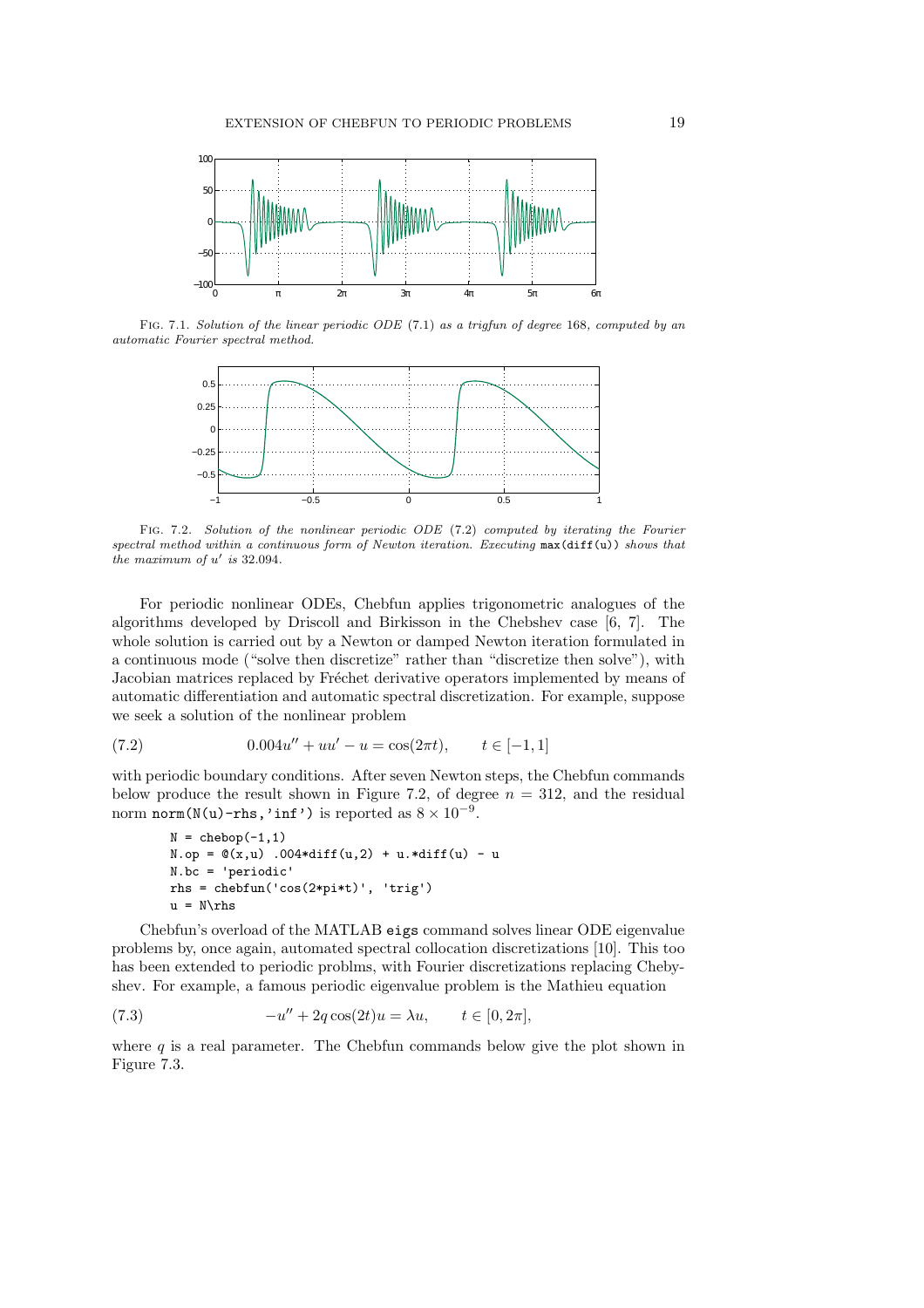

FIG. 7.3. First five eigenfunctions of the Mathieu equation (7.3) with  $q = 2$ , computed with eigs.

```
q = 2L = chebop(\mathcal{Q}(x, u) -diff(u,2)+2*q*cos(2*x).*u, [0 2*pi], 'periodic')
[V,D] = eigS(L,5)plot(V)
```
So far as we are aware, Chebfun is the only system that offers this kind of convenient solution of ODEs and related problems, now in the periodic as well as nonperiodic case.

We have also implemented a periodic analogue of Chebfun's expm command for computing exponentials of linear operators, respectively, which we omit discussing here for reasons of space. All the capabilities mentioned in this section can be explored with Chebgui, the graphical user interface written by Birkisson, which now invokes trigonometric spectral discretizations whenever periodic boundary conditions are specified.

8. Discussion. Chebfun is an open-source project written in MATLAB and hosted on GitHub; details and the user's guide can be found at www.chebfun.org [11]. About thirty people have contributed to its development over the years, and at present there are about ten developers based mainly at the University of Oxford. During 2013–2014 the code was redesigned and rewritten as version 5 (first released June 2014) in the form of about 100,000 lines of code realizing about 40 classes. The aim of this redesign was to enhance Chebfun's modularity, clarity, and extensibility, and the introduction of periodic capabilities, which had not been planned in advance, was the first big test of this extensibility. We were pleased to find that the modifications proceeded smoothly. The central new feature is a new class @trigtech in parallel to the existing @chebtech1 and @chebtech2, which work with polynomial interpolants in first- and second-kind Chebyshev points, respectively.

About half the classes of Chebfun are concerned with representing functions, and the remainder are mostly concerned with ODE discretization and automatic differentiation for solution of nonlinear problems, whether scalar or systems, possibly with nontrivial block structure. The incorporation of periodic problems into this second, more advanced part of Chebfun was achieved by introducing a new class @trigcolloc matching @chebcolloc1 and @chebcolloc2.

About a dozen software projects in various computer languages have been modeled on Chebfun, and a partial list can be found at www.chebfun.org. One of these, Fourfun, is a MATLAB system for periodic functions developed independently of the present work by Kristyn McLeod, a student of former Chebfun developer Rodrigo Platte [18]. Another that also has periodic and differential equations capabilities is ApproxFun, written in Julia by Sheehan Olver and former Chebfun developer Alex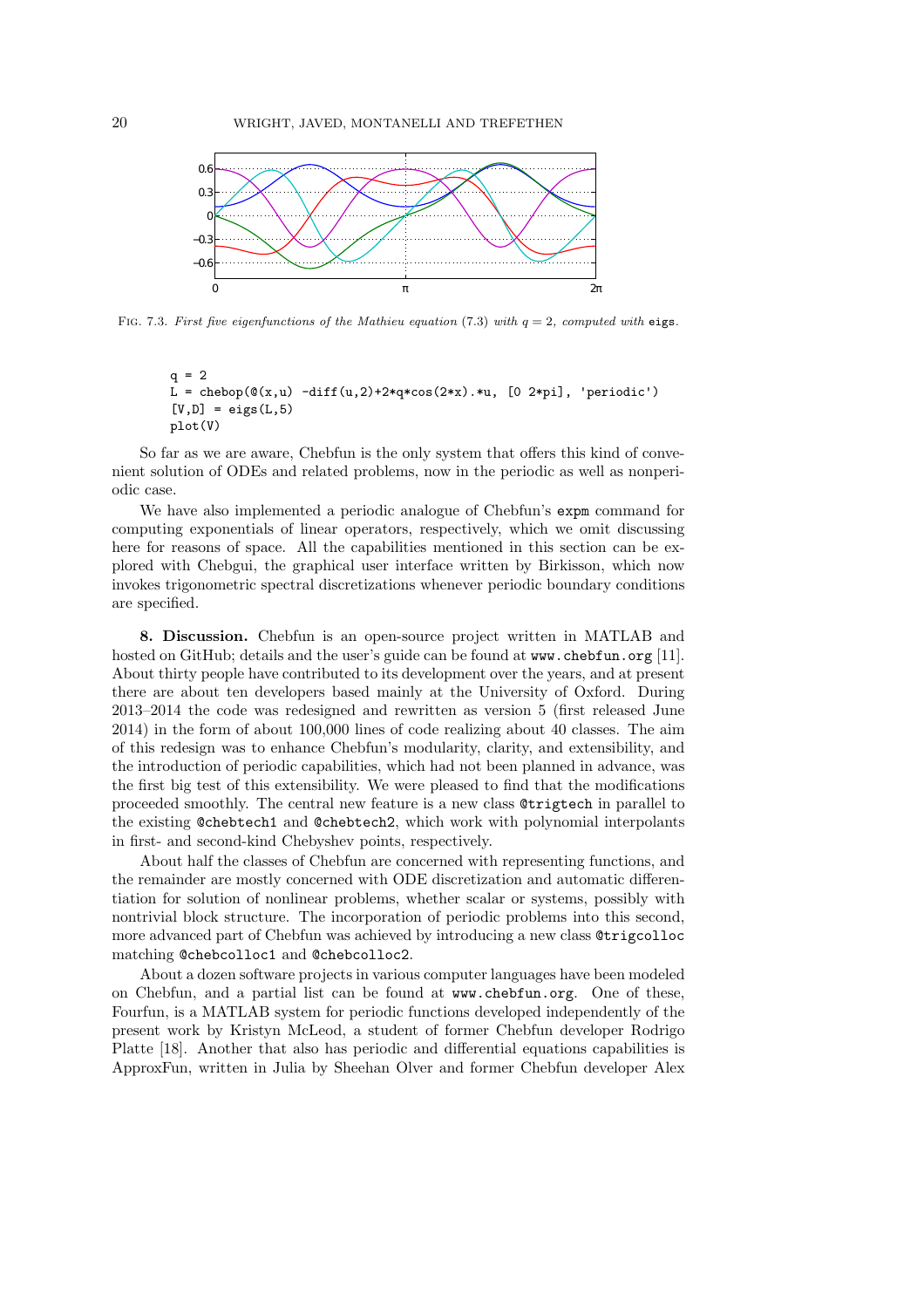Townsend [20].<sup>3</sup> We regard the business of numerical computing with functions as an enterprise destined to continue to grow, and we cannot predict what systems or languages may be dominant, say, twenty years from now. For the moment, only Chebfun offers the breadth of capabilities entailed in the vision of MATLAB-like functionality for continuous functions and operators in analogy to the long-familiar methods for discrete vectors and matrices.

In this article we have not discussed Chebfun computations with two-dimensional periodic functions, which are under development. For example, we are investigating capabilities for solution of time-dependent PDEs on a periodic spatial domain and for PDEs in two space dimensions, one or both of which are periodic. A particularly interesting prospect is to apply such representations to computation with functions on disks and spheres.

For computing with vectors and matrices, although MATLAB codes are rarely the fastest in execution, their convenience makes them nevertheless the best tool for many applications. We believe that Chebfun, including now its extension to periodic problems, plays the same role for numerical computing with functions.

Acknowledgements. This work was carried out in collaboration with the rest of the Chebfun team, whose names are listed at www.chebfun.org. Particularly active in this phase of the project have been Anthony Austin, Asgeir Birkisson, Toby Driscoll, ´ Nick Hale, Hrothgar, Alex Townsend, and Kuan Xu. We are grateful to all of these people for their suggestions in preparing this paper. The first author would like to thank the Oxford University Mathematical Institute, and in particular the Numerical Analysis Group, for hosting and supporting his sabbatical visit in 2014, during which this research was initiated.

## **REFERENCES**

- [1] J. L. Aurentz, T. Mach, R. Vandebril, and D. S. Watkins, Fast and backward stable computation of roots of polynomials, manuscript, 2014, available as preprint at http://www.cs.kuleuven.be/publicaties/rapporten/tw/TW654.abs.html.
- [2] A. P. Austin, P. Kravanja and L. N. Trefethen, Numerical algorithms based on analytic function values at roots of unity, SIAM J. Numer. Anal. 52 (2014), 1795–1821.
- [3] Z. Battles and L. N. Trefethen, An extension of MATLAB to continuous functions and operators, SIAM J. Sci. Comp. 25 (2004), 1743–1770.
- [4] J.-P. Berrut, Baryzentrische Formeln zur trigonometrischen Interpolation (I), J. Appl. Math. Phys. 35 (1984), 91–105.
- [5] J.-P. Berrut and L. N. Trefethen, Barycentric Lagrange interpolation, SIAM Rev. 46 (2004), 501–517.
- [6] A. Birkisson and T. A. Driscoll, Automatic Fréchet differentiation for the numerical solution of boundary-value problems, ACM Trans. Math. Softw. 38 (2012), 1–26.
- [7] A. Birkisson and T. A. Driscoll, Automatic linearity dection, preprint, eprints.maths.ox.ac.uk, 2013.
- [8] J. P. Boyd, Chebyshev and Fourier Spectral Methods, 2nd ed., Dover, 2001.
- [9] P. J. Davis, On the numerical integration of periodic analytic functions, in R. E. Langer, ed., On Numerical Integration, Math. Res. Ctr., U. of Wisconsin, 1959, pp. 45–59.
- [10] T. A. Driscoll, Automatic spectral collocation for integral, integro-differential, and integrally reformulated differential equations, J. Comput. Phys. 229 (2010), 5980–5998.
- [11] T. A. Driscoll, N. Hale, and L. N. Trefethen, *Chebfun Guide*, Pafnuty Publications, Oxford, 2014. Most recent version freely available at www.chebfun.org.
- [12] M. S. P. Eastham, The Spectral Theory of Periodic Differential Equations, Scottish Academic Press, Edinburgh, 1973.

<sup>3</sup>Platte created Chebfun's edge detection algorithm for fast splitting of intervals. Townsend extended Chebfun to two dimensions.